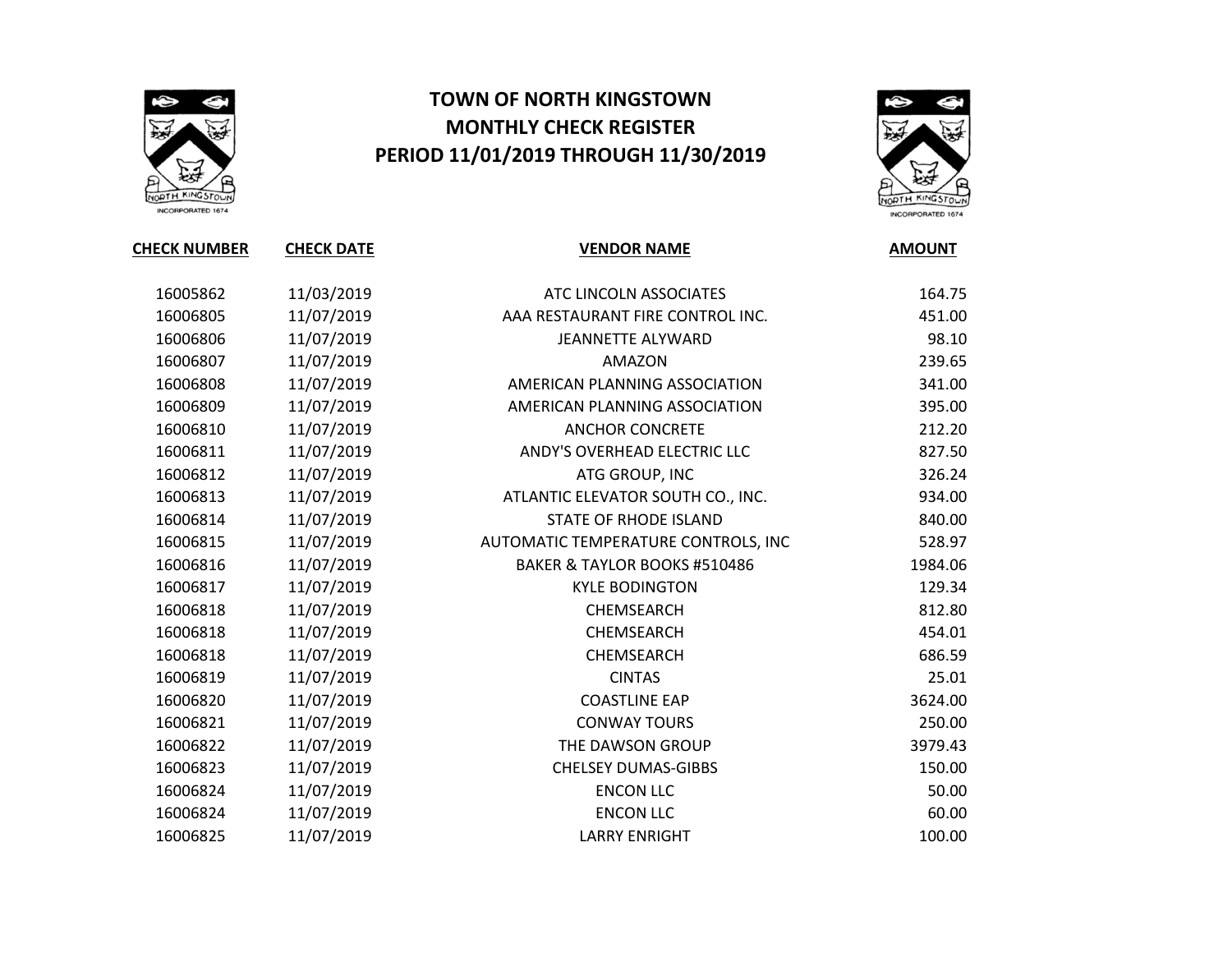| 16006826 | 11/07/2019 | <b>GALETON</b>                  | 194.36  |
|----------|------------|---------------------------------|---------|
| 16006827 | 11/07/2019 | GAROFALO & ASSOCIATES, INC.     | 975.00  |
| 16006827 | 11/07/2019 | GAROFALO & ASSOCIATES, INC.     | 500.00  |
| 16006828 | 11/07/2019 | <b>GORDON R ARCHIBALD, INC.</b> | 2430.00 |
| 16006829 | 11/07/2019 | PERSPECTIVES CORPORATION        | 45.00   |
| 16006829 | 11/07/2019 | PERSPECTIVES CORPORATION        | 45.00   |
| 16006830 | 11/07/2019 | <b>MAURA HARRINGTON</b>         | 330.00  |
| 16006831 | 11/07/2019 | HOME DEPOT                      | 25.36   |
| 16006832 | 11/07/2019 | <b>HOME DEPOT</b>               | 40.99   |
| 16006833 | 11/07/2019 | <b>HOME DEPOT</b>               | 47.44   |
| 16006834 | 11/07/2019 | <b>HOME DEPOT</b>               | 54.28   |
| 16006835 | 11/07/2019 | <b>HOME DEPOT</b>               | 86.70   |
| 16006836 | 11/07/2019 | <b>HOME DEPOT</b>               | 88.89   |
| 16006837 | 11/07/2019 | <b>HOME DEPOT</b>               | 119.30  |
| 16006838 | 11/07/2019 | <b>HOME DEPOT</b>               | 123.81  |
| 16006839 | 11/07/2019 | <b>HOME DEPOT</b>               | 127.43  |
| 16006840 | 11/07/2019 | <b>HOME DEPOT</b>               | 172.05  |
| 16006841 | 11/07/2019 | <b>HOME DEPOT</b>               | 230.37  |
| 16006842 | 11/07/2019 | <b>HOME DEPOT</b>               | 238.68  |
| 16006843 | 11/07/2019 | <b>HOME DEPOT</b>               | 284.66  |
| 16006844 | 11/07/2019 | THE INDEPENDENT                 | 40.00   |
| 16006844 | 11/07/2019 | THE INDEPENDENT                 | 40.00   |
| 16006845 | 11/07/2019 | <b>INGRAM BOOK GROUP</b>        | 11.81   |
| 16006846 | 11/07/2019 | <b>JOHNSON CONTROLS</b>         | 600.00  |
| 16006847 | 11/07/2019 | <b>KANOPY</b>                   | 242.00  |
| 16006848 | 11/07/2019 | KINGSTOWN CROSSINGS             | 463.00  |
| 16006849 | 11/07/2019 | KRYSTAL KLEER, LLC.             | 42.31   |
| 16006851 | 11/07/2019 | REBECCA LAMOND                  | 305.00  |
| 16006851 | 11/07/2019 | REBECCA LAMOND                  | 164.16  |
| 16006852 | 11/07/2019 | LASER TECHNOLOGY, INC.          | 6191.25 |
| 16006852 | 11/07/2019 | LASER TECHNOLOGY, INC.          | 1519.00 |
| 16006853 | 11/07/2019 | <b>LAWSON PRODUCTS, INC</b>     | 461.81  |
| 16006854 | 11/07/2019 | <b>LIBRARY OF AMERICA</b>       | 30.90   |
| 16006855 | 11/07/2019 | <b>LIBRARYWORKS</b>             | 299.00  |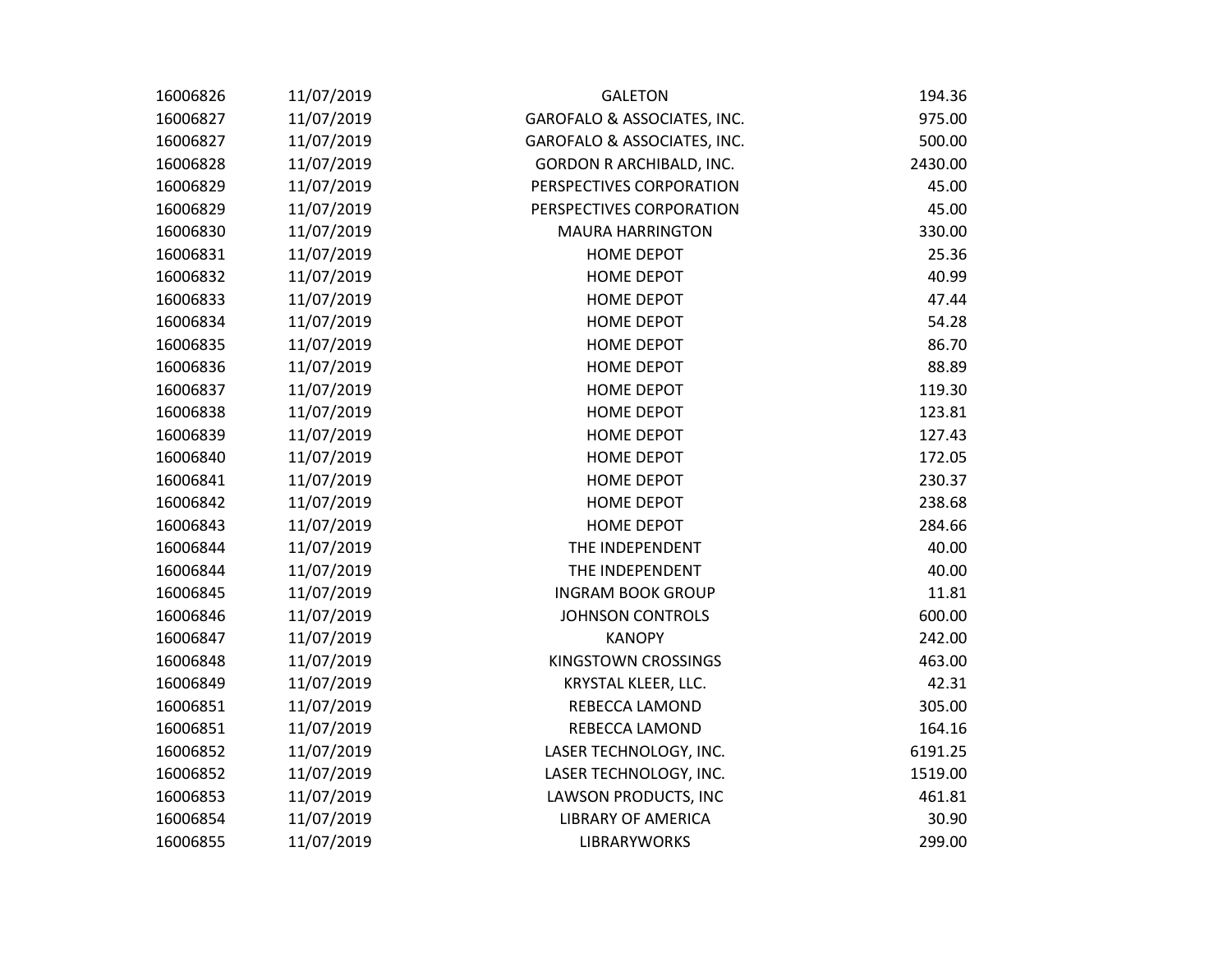| 16006856 | 11/07/2019 | THE LOCK SHOP, INC.                           | 32.00     |
|----------|------------|-----------------------------------------------|-----------|
| 16006858 | 11/07/2019 | <b>BRANDON MAXWELL</b>                        | 150.00    |
| 16006859 | 11/07/2019 | MCCAILIN, LLC                                 | 4020.00   |
| 16006860 | 11/07/2019 | <b>MIDWEST TAPE</b>                           | 1599.14   |
| 16006861 | 11/07/2019 | <b>SUSAN MURRAY</b>                           | 78.30     |
| 16006862 | 11/07/2019 | <b>NATIONAL GRID</b>                          | 17.97     |
| 16006863 | 11/07/2019 | <b>NATIONAL GRID</b>                          | 17.97     |
| 16006864 | 11/07/2019 | <b>NATIONAL GRID</b>                          | 24.17     |
| 16006865 | 11/07/2019 | <b>NATIONAL GRID</b>                          | 870.18    |
| 16006866 | 11/07/2019 | <b>NATIONAL GRID</b>                          | 958.40    |
| 16006867 | 11/07/2019 | <b>NATIONAL GRID</b>                          | 26641.25  |
| 16006868 | 11/07/2019 | <b>NATIONAL GRID</b>                          | 671.07    |
| 16006869 | 11/07/2019 | NATIONAL TRUST FOR HISTORIC PRESERVATION      | 45.00     |
| 16006870 | 11/07/2019 | PATRICIA M. NEVINS                            | 33.64     |
| 16006871 | 11/07/2019 | <b>NOLIN ELECTRIC INC.</b>                    | 1150.00   |
| 16006872 | 11/07/2019 | NORTH KINGSTOWN LAUNDRY                       | 30.00     |
| 16006873 | 11/07/2019 | NORTHEAST DIAGRAMMING SERVICES                | 650.00    |
| 16006874 | 11/07/2019 | NORTHERN SAFETY CO., INC.                     | 23.90     |
| 16006875 | 11/07/2019 | <b>OCEAN STATE LIBRARIES</b>                  | 692.97    |
| 16006876 | 11/07/2019 | PAT'S POWER EQUIPMENT                         | 100.85    |
| 16006877 | 11/07/2019 | <b>DONALD PECK</b>                            | 100.00    |
| 16006878 | 11/07/2019 | PETERSON OIL SERVICE, INC.                    | 1781.85   |
| 16006878 | 11/07/2019 | PETERSON OIL SERVICE, INC.                    | 2224.21   |
| 16006879 | 11/07/2019 | PRIME SYSTEMS INC                             | 708.00    |
| 16006880 | 11/07/2019 | <b>QUONSET DEVELOPMENT CORP</b>               | 123575.59 |
| 16006881 | 11/07/2019 | RHODE ISLAND DEPARTMENT OF LABOR AND TRAINING | 75.00     |
| 16006882 | 11/07/2019 | ROGER WILLIAMS UNIVERSITY                     | 1468.99   |
| 16006883 | 11/07/2019 | SALK'S HARDWARE & MARINE INC.                 | 60.45     |
| 16006884 | 11/07/2019 | SOUTHERN RI NEWSPAPER                         | 42.00     |
| 16006885 | 11/07/2019 | <b>MATTHEW SOUZA</b>                          | 100.00    |
| 16006886 | 11/07/2019 | T MIOZZI INC                                  | 1375.40   |
| 16006887 | 11/07/2019 | TRAFFIC SIGNS & SAFETY, INC                   | 188.70    |
| 16006887 | 11/07/2019 | TRAFFIC SIGNS & SAFETY, INC                   | 240.00    |
| 16006888 | 11/07/2019 | TRASK PETROLEUM EQUIPMENT CO                  | 250.00    |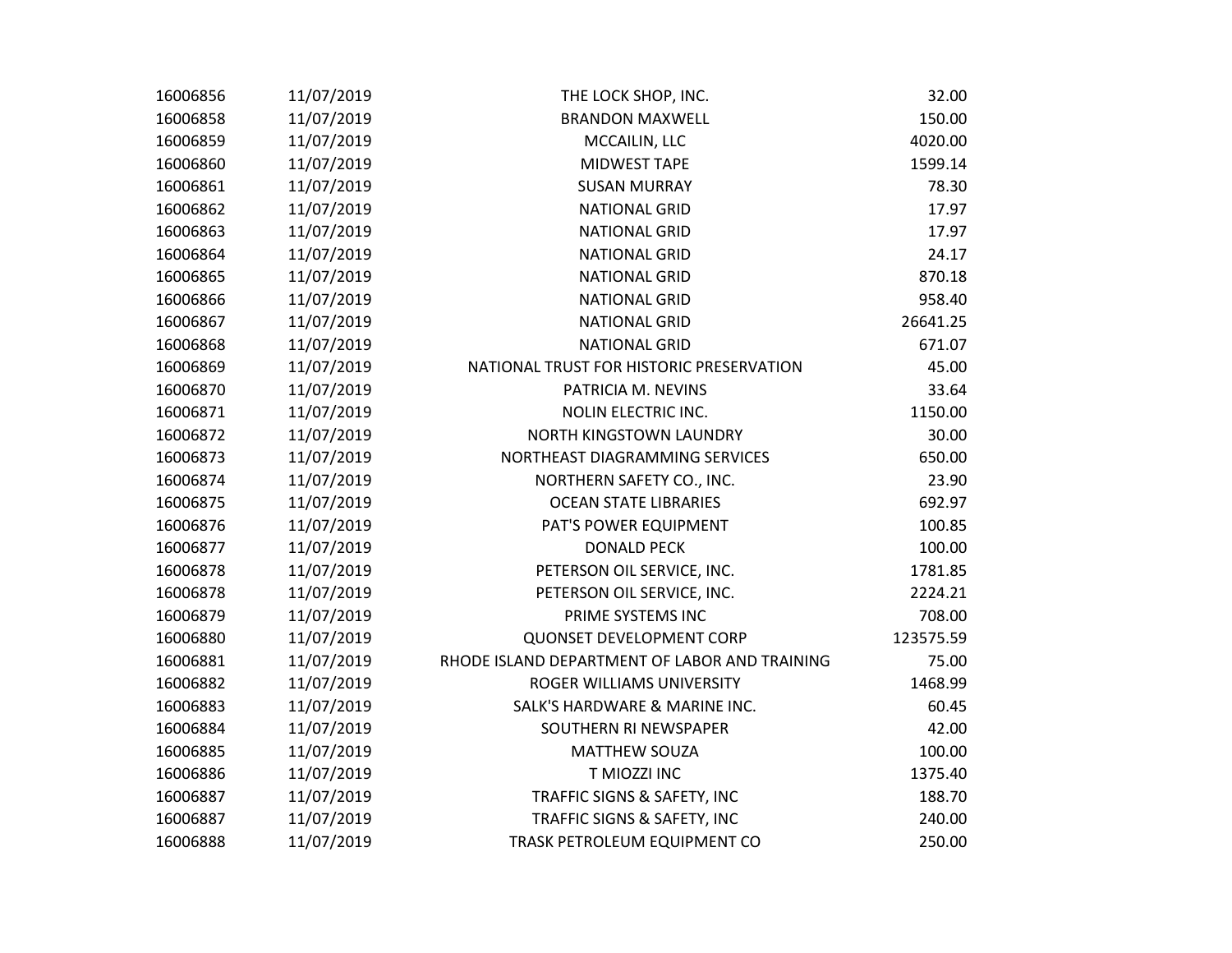| 16006889 | 11/07/2019 | TRI-POWER SALES & SERVICE, INC.        | 214.12     |       |
|----------|------------|----------------------------------------|------------|-------|
| 16006889 | 11/07/2019 | TRI-POWER SALES & SERVICE, INC.        | 153.70     |       |
| 16006890 | 11/07/2019 | <b>TUCKER &amp; CASEY CATERERS INC</b> | 390.60     |       |
| 16006891 | 11/07/2019 | UNIVAR USA INC.                        | 1841.95    |       |
| 16006892 | 11/07/2019 | <b>USA BLUE BOOK</b>                   | 1561.62    |       |
| 16006893 | 11/07/2019 | VERIZON WIRELESS MESSAGING SERVICES    | 1150.25    |       |
| 16006894 | 11/07/2019 | W. B. MASON CO., INC.                  | 710.33 ### | 13.71 |
| 16006895 | 11/07/2019 | WARWICK TREE SERVICE, INC.             | 1490.00    |       |
| 16006896 | 11/07/2019 | WARWICK WINWATER WORKS CO. INC.        | 145.26     |       |
| 16006897 | 11/07/2019 | WASTE MANAGEMENT OF RHODE ISLAND       | 1689.38    |       |
| 16006898 | 11/07/2019 | <b>WELLS FARGO FINANCIAL</b>           | 407.86     |       |
| 16006899 | 11/07/2019 | <b>WICKFORD LUMBER</b>                 | 347.24     |       |
| 16006900 | 11/07/2019 | <b>WICKFORD LUMBER</b>                 | 373.64     |       |
| 16006901 | 11/07/2019 | <b>WICKFORD MARINA</b>                 | 300.00     |       |
| 16006902 | 11/14/2019 | A RIFKIN CO.                           | 1785.30    |       |
| 16006902 | 11/14/2019 | A RIFKIN CO.                           | 64.00      |       |
| 16006903 | 11/14/2019 | ALLIED COURT REPORTERS, INC.           | 300.00     |       |
| 16006904 | 11/14/2019 | THE ALLIED GROUP                       | 254.48     |       |
| 16006905 | 11/14/2019 | APOLLO SAFETY, INC.                    | 324.00     |       |
| 16006906 | 11/14/2019 | <b>CRYSTAL SPRINGS</b>                 | 20.94      |       |
| 16006907 | 11/14/2019 | <b>DINA BOGOSIAN</b>                   | 175.00     |       |
| 16006908 | 11/14/2019 | BORDEN AND REMINGTON CORP.             | 640.70     |       |
| 16006909 | 11/14/2019 | <b>BROWN EMERGENCY MEDICINE</b>        | 150.00     |       |
| 16006909 | 11/14/2019 | <b>BROWN EMERGENCY MEDICINE</b>        | 150.00     |       |
| 16006910 | 11/14/2019 | CDW GOVERNMENT INC.                    | 280.51     |       |
| 16006911 | 11/14/2019 | CHEM-AQUA                              | 175.42     |       |
| 16006912 | 11/14/2019 | COASTAL INTERNATIONAL TRUCKS, LLC      | 177.96     |       |
| 16006913 | 11/14/2019 | COLUMBUS DOOR CO.                      | 890.00     |       |
| 16006914 | 11/14/2019 | COVE PROPERTIES OF WICKFORD LP, INC    | 5596.03    |       |
| 16006915 | 11/14/2019 | <b>COX COMMUNICATIONS</b>              | 22.88      |       |
| 16006916 | 11/14/2019 | <b>COX COMMUNICATIONS</b>              | 27.75      |       |
| 16006917 | 11/14/2019 | <b>COX COMMUNICATIONS</b>              | 59.90      |       |
| 16006918 | 11/14/2019 | <b>COX COMMUNICATIONS</b>              | 638.24     |       |
| 16006919 | 11/14/2019 | CRANSTON WELDING SUPPLY CO.            | 9.92       |       |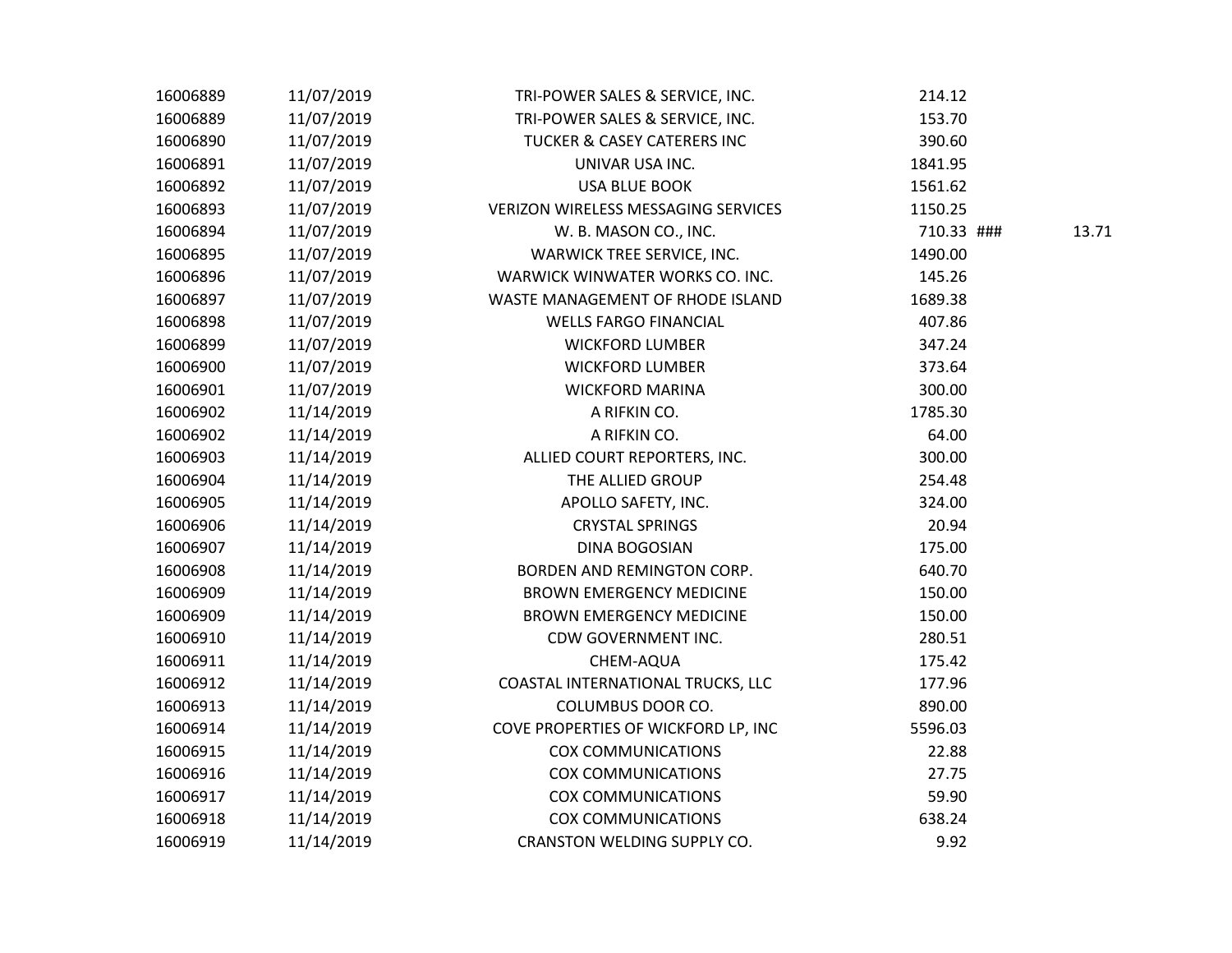| 16006920 | 11/14/2019 | <b>MELISSA CROTEAU</b>                  | 56.80   |
|----------|------------|-----------------------------------------|---------|
| 16006921 | 11/14/2019 | <b>DAVE'S MARKETPLACE</b>               | 21.98   |
| 16006922 | 11/14/2019 | DEJANA TRUCK & UTILITY EQUIP CO., INC   | 3009.15 |
| 16006923 | 11/14/2019 | DEMCO, INC.                             | 183.72  |
| 16006924 | 11/14/2019 | DIRECT ENERGY SERVICES, LLC             | 9716.84 |
| 16006924 | 11/14/2019 | DIRECT ENERGY SERVICES, LLC             | 9608.11 |
| 16006925 | 11/14/2019 | DIVERSIFIED MOBILE SERVICES             | 211.99  |
| 16006926 | 11/14/2019 | DIVISION OF BUSINESS SERVICES           | 80.00   |
| 16006927 | 11/14/2019 | EH TURF SUPPLY, INC.                    | 45.69   |
| 16006927 | 11/14/2019 | EH TURF SUPPLY, INC.                    | 12.80   |
| 16006927 | 11/14/2019 | EH TURF SUPPLY, INC.                    | 49.47   |
| 16006928 | 11/14/2019 | <b>ENCON LLC</b>                        | 60.00   |
| 16006929 | 11/14/2019 | ENVIROPRO REFRIGERANT RECYCLING         | 426.00  |
| 16006929 | 11/14/2019 | <b>ENVIROPRO REFRIGERANT RECYCLING</b>  | 324.00  |
| 16006930 | 11/14/2019 | <b>FACTORY CARPET OUTLET CO</b>         | 875.00  |
| 16006931 | 11/14/2019 | <b>FLEETPRIDE</b>                       | 321.48  |
| 16006932 | 11/14/2019 | HARBOR CONTROLS, INC                    | 5974.40 |
| 16006933 | 11/14/2019 | HELENA CHEMICAL COMPANY                 | 2800.00 |
| 16006934 | 11/14/2019 | <b>HOME DEPOT</b>                       | 5.27    |
| 16006935 | 11/14/2019 | <b>HOME DEPOT</b>                       | 8.16    |
| 16006936 | 11/14/2019 | <b>HOME DEPOT</b>                       | 11.96   |
| 16006937 | 11/14/2019 | <b>HOME DEPOT</b>                       | 29.73   |
| 16006938 | 11/14/2019 | <b>HOME DEPOT</b>                       | 31.64   |
| 16006939 | 11/14/2019 | <b>HOME DEPOT</b>                       | 41.18   |
| 16006940 | 11/14/2019 | <b>HOME DEPOT</b>                       | 103.53  |
| 16006941 | 11/14/2019 | HOWARD JOHNSON, INC.                    | 27.90   |
| 16006941 | 11/14/2019 | HOWARD JOHNSON, INC.                    | 96.97   |
| 16006941 | 11/14/2019 | HOWARD JOHNSON, INC.                    | 159.08  |
| 16006942 | 11/14/2019 | <b>HUTCHINSON COMPANY</b>               | 99.75   |
| 16006942 | 11/14/2019 | HUTCHINSON COMPANY                      | 13.91   |
| 16006943 | 11/14/2019 | <b>IMAGE TREND EMS REPORTING SYSTEM</b> | 1507.96 |
| 16006944 | 11/14/2019 | THE INDEPENDENT                         | 10.13   |
| 16006944 | 11/14/2019 | THE INDEPENDENT                         | 44.75   |
| 16006944 | 11/14/2019 | THE INDEPENDENT                         | 244.76  |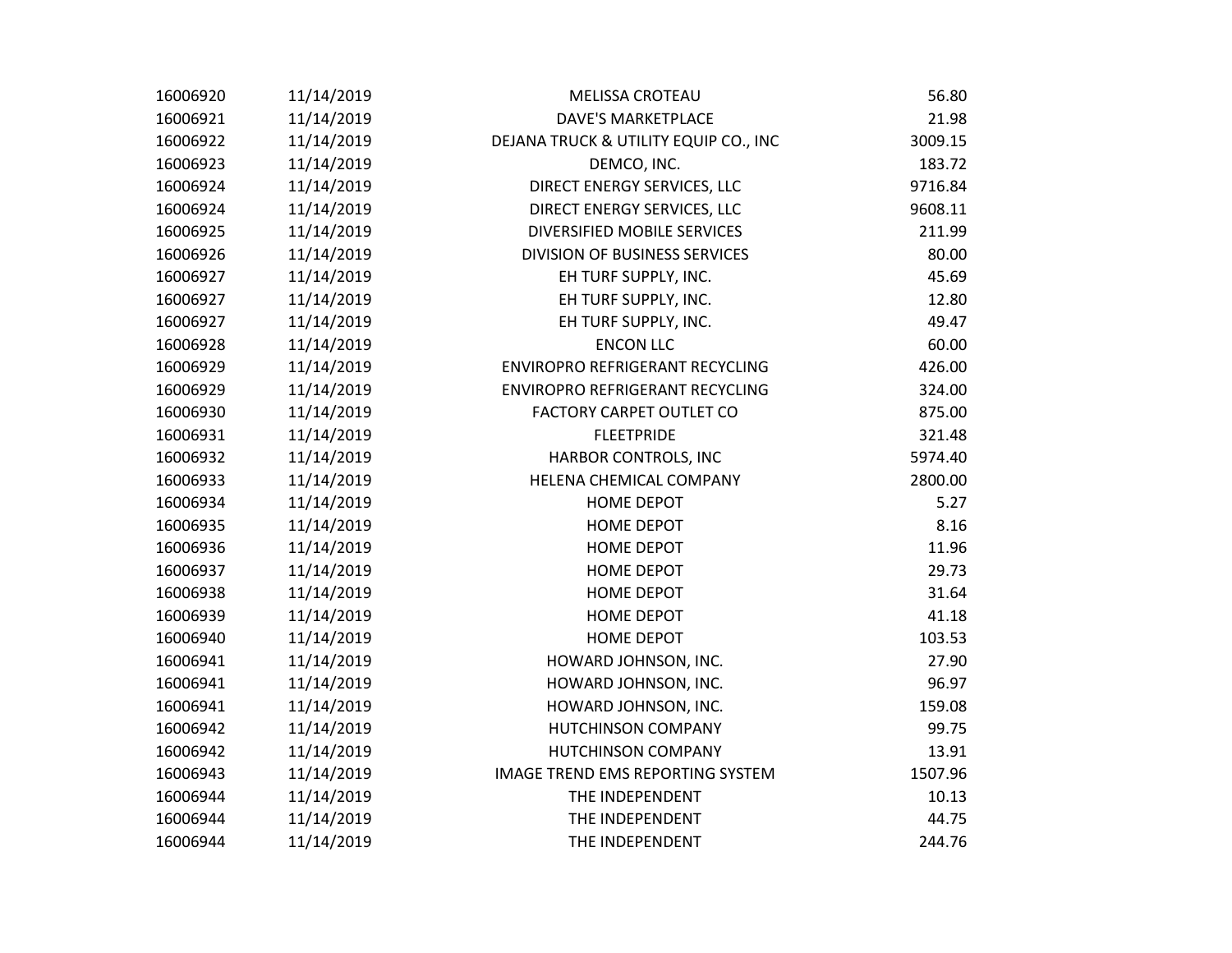| 16006946 | 11/14/2019 | KOFILE TECHNOLOGIES, INC.           | 223.20   |
|----------|------------|-------------------------------------|----------|
| 16006947 | 11/14/2019 | <b>MATTHEW KWOLEK</b>               | 150.00   |
| 16006948 | 11/14/2019 | LEXISNEXIS RISK DATA MANAGEMENT INC | 100.00   |
| 16006949 | 11/14/2019 | THE LOCK SHOP, INC.                 | 32.20    |
| 16006949 | 11/14/2019 | THE LOCK SHOP, INC.                 | 42.00    |
| 16006950 | 11/14/2019 | F R MAHONEY & ASSOCIATES            | 24486.00 |
| 16006951 | 11/14/2019 | <b>MARCUM LLP</b>                   | 42510.00 |
| 16006951 | 11/14/2019 | <b>MARCUM LLP</b>                   | 1350.00  |
| 16006952 | 11/14/2019 | <b>DANTE MARINARO</b>               | 345.00   |
| 16006953 | 11/14/2019 | MARSHMALLOW FOX WEB DESIGN          | 153.05   |
| 16006954 | 11/14/2019 | MARTINS MAINTENANCE INC             | 2727.40  |
| 16006955 | 11/14/2019 | <b>MAY ENGINEERING</b>              | 13090.00 |
| 16006956 | 11/14/2019 | <b>HARRY MCCRAY</b>                 | 150.00   |
| 16006957 | 11/14/2019 | MCKESSON MEDICAL-SURGICAL           | 64.55    |
| 16006957 | 11/14/2019 | MCKESSON MEDICAL-SURGICAL           | $-54.13$ |
| 16006957 | 11/14/2019 | MCKESSON MEDICAL-SURGICAL           | 155.28   |
| 16006957 | 11/14/2019 | MCKESSON MEDICAL-SURGICAL           | 1124.39  |
| 16006958 | 11/14/2019 | <b>MIDWEST TAPE</b>                 | 749.66   |
| 16006959 | 11/14/2019 | DR. NATHANIEL MITKOWSKI-URI/PLS     | 100.00   |
| 16006960 | 11/14/2019 | MTE TURF EQUIPMENT SOULTIONS        | 709.36   |
| 16006961 | 11/14/2019 | <b>NATIONAL GRID</b>                | 800.03   |
| 16006962 | 11/14/2019 | <b>NATIONAL GRID</b>                | 1688.39  |
| 16006963 | 11/14/2019 | <b>NATIONAL GRID</b>                | 1932.47  |
| 16006964 | 11/14/2019 | <b>NATIONAL GRID</b>                | 32.87    |
| 16006965 | 11/14/2019 | NINIGRET MARINE, INC.               | 536.62   |
| 16006965 | 11/14/2019 | NINIGRET MARINE, INC.               | 723.38   |
| 16006965 | 11/14/2019 | NINIGRET MARINE, INC.               | 1260.00  |
| 16006965 | 11/14/2019 | NINIGRET MARINE, INC.               | 16.62    |
| 16006965 | 11/14/2019 | NINIGRET MARINE, INC.               | 406.38   |
| 16006966 | 11/14/2019 | NK COMMUNITY CHORUS INC.            | 75.00    |
| 16006967 | 11/14/2019 | NORTH AMERICAN RESCUE               | 229.10   |
| 16006968 | 11/14/2019 | PACE ANALYTICAL SERVICES, LLC.      | 795.00   |
| 16006968 | 11/14/2019 | PACE ANALYTICAL SERVICES, LLC.      | 371.00   |
| 16006969 | 11/14/2019 | PASCALE SERVICE CORP.               | 22.63    |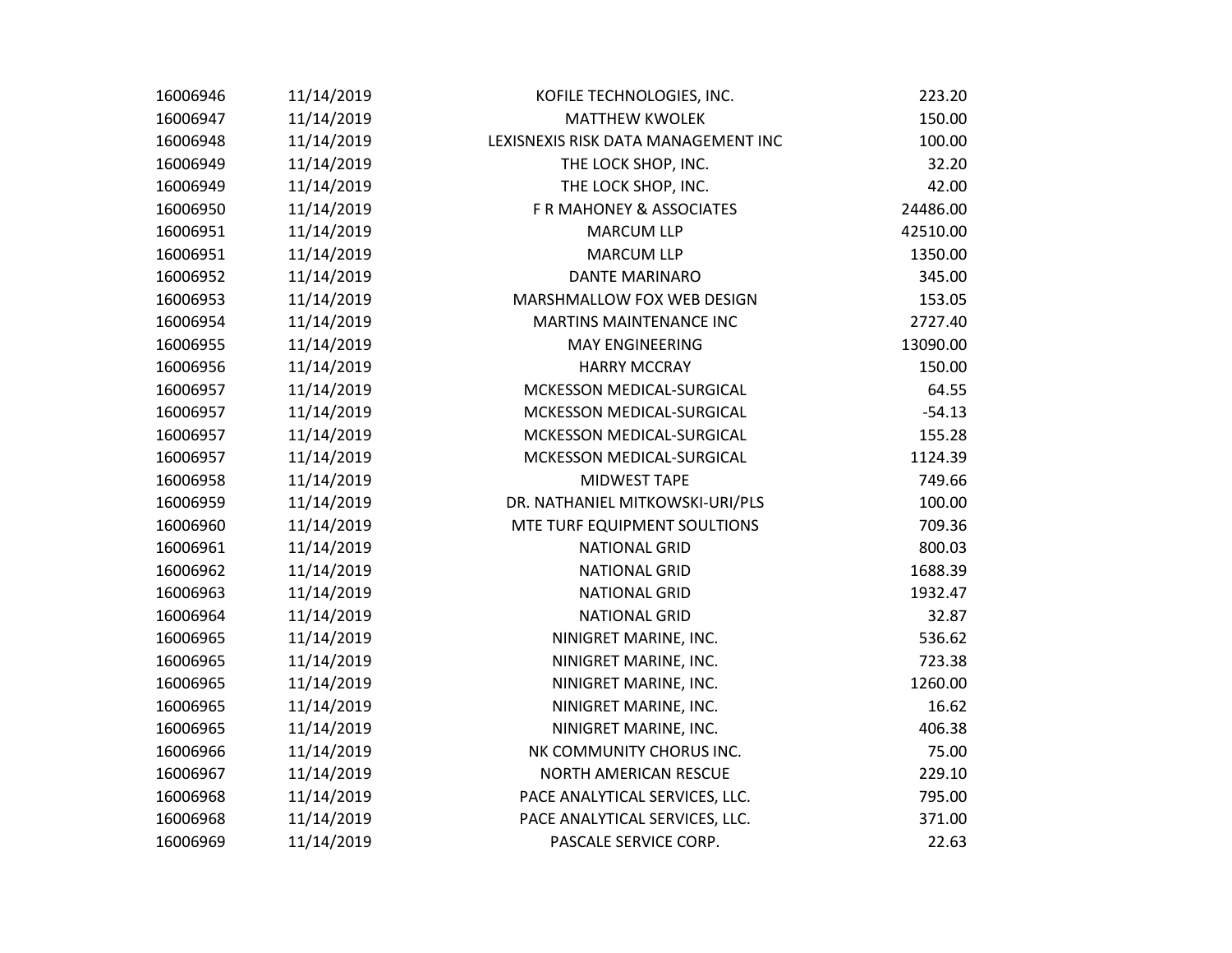| 16006969 | 11/14/2019 | PASCALE SERVICE CORP.               | 401.19      |       |
|----------|------------|-------------------------------------|-------------|-------|
| 16006969 | 11/14/2019 | PASCALE SERVICE CORP.               | 230.96      |       |
| 16006969 | 11/14/2019 | PASCALE SERVICE CORP.               | 129.18      |       |
| 16006969 | 11/14/2019 | PASCALE SERVICE CORP.               | 652.90      |       |
| 16006970 | 11/14/2019 | PETERSON OIL SERVICE, INC.          | 2932.92     |       |
| 16006970 | 11/14/2019 | PETERSON OIL SERVICE, INC.          | 100.70      |       |
| 16006971 | 11/14/2019 | POLLARD WATER                       | 235.90      |       |
| 16006972 | 11/14/2019 | <b>QUONSET DEVELOPMENT CORP</b>     | 14247.75    |       |
| 16006973 | 11/14/2019 | RAZEE'S MOTORCYCLE CENTER           | 1606.10 ### | 91.91 |
| 16006974 | 11/14/2019 | RAZEE'S MOTORCYCLE CENTER           | 63.94       |       |
| 16006975 | 11/14/2019 | <b>READY REFRESH BY NESTLE</b>      | 32.44       |       |
| 16006976 | 11/14/2019 | R.I. RESOURCE RECOVERY CORP.        | 21057.58    |       |
| 16006977 | 11/14/2019 | RI INTERLOCAL RISK MANAGEMENT TRUST | 6465.01     |       |
| 16006978 | 11/14/2019 | RPG CARD SERVICES*                  | 4250.00     |       |
| 16006979 | 11/14/2019 | SALK'S HARDWARE & MARINE INC.       | 49.98       |       |
| 16006979 | 11/14/2019 | SALK'S HARDWARE & MARINE INC.       | 92.23       |       |
| 16006979 | 11/14/2019 | SALK'S HARDWARE & MARINE INC.       | 23.24       |       |
| 16006979 | 11/14/2019 | SALK'S HARDWARE & MARINE INC.       | 1.77        |       |
| 16006979 | 11/14/2019 | SALK'S HARDWARE & MARINE INC.       | 22.98       |       |
| 16006980 | 11/14/2019 | SCHMIDT EQUIPMENT INC.              | $-48.75$    |       |
| 16006980 | 11/14/2019 | SCHMIDT EQUIPMENT INC.              | 1493.06     |       |
| 16006981 | 11/14/2019 | SITEONE LANDSCAPE SUPPLY LLC        | 972.79      |       |
| 16006982 | 11/14/2019 | <b>HOMETOWN NEWSPAPER</b>           | 238.68      |       |
| 16006983 | 11/14/2019 | STANLEY TREE CO.                    | 1900.00     |       |
| 16006984 | 11/14/2019 | <b>STOP &amp; SHOP SUPERMARKETS</b> | 1900.00     |       |
| 16006985 | 11/14/2019 | <b>STROBES N MORE</b>               | 3517.80     |       |
| 16006985 | 11/14/2019 | <b>STROBES N MORE</b>               | 282.24      |       |
| 16006986 | 11/14/2019 | <b>SWEENOR'S CHOCOLATES</b>         | 192.00      |       |
| 16006987 | 11/14/2019 | <b>TAYLOR RENTAL</b>                | 97.00       |       |
| 16006988 | 11/14/2019 | THE INDEPENDENT                     | 4.50        |       |
| 16006989 | 11/14/2019 | TOM IRWIN INC                       | 972.00      |       |
| 16006989 | 11/14/2019 | TOM IRWIN INC                       | 316.05      |       |
| 16006989 | 11/14/2019 | TOM IRWIN INC                       | 3273.70     |       |
| 16006990 | 11/14/2019 | PHIL TOW                            | 63.00       |       |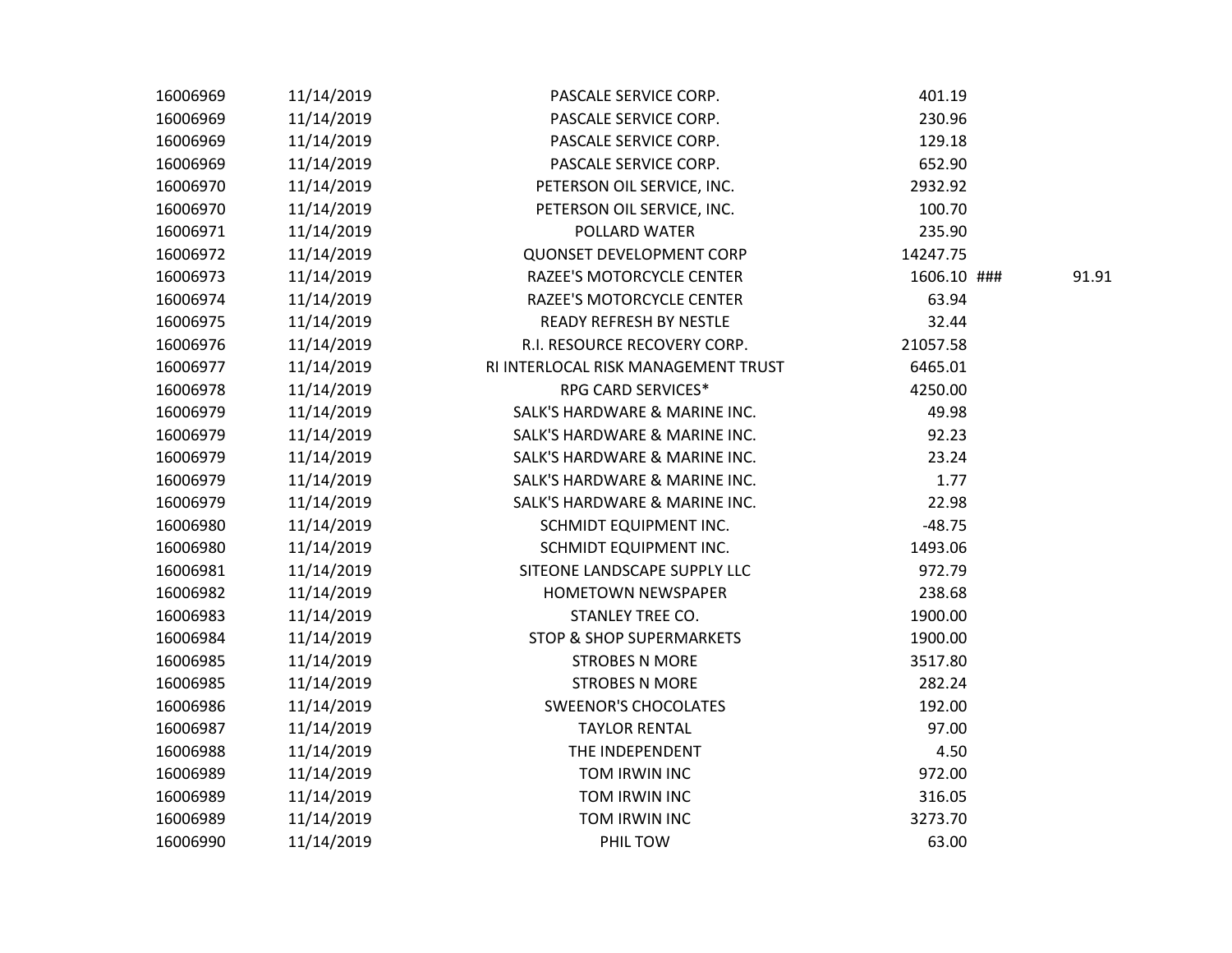| 16006991 | 11/14/2019 | <b>TRACTOR SUPPLY CREDIT PLAN</b> | 22.95    |
|----------|------------|-----------------------------------|----------|
| 16006991 | 11/14/2019 | <b>TRACTOR SUPPLY CREDIT PLAN</b> | 115.44   |
| 16006991 | 11/14/2019 | TRACTOR SUPPLY CREDIT PLAN        | 54.98    |
| 16006992 | 11/14/2019 | TRAFFIC SIGNS & SAFETY, INC       | 540.00   |
| 16006992 | 11/14/2019 | TRAFFIC SIGNS & SAFETY, INC       | 2.60     |
| 16006992 | 11/14/2019 | TRAFFIC SIGNS & SAFETY, INC       | 39.10    |
| 16006992 | 11/14/2019 | TRAFFIC SIGNS & SAFETY, INC       | 574.20   |
| 16006993 | 11/14/2019 | TRASK PETROLEUM EQUIPMENT CO      | 380.00   |
| 16006993 | 11/14/2019 | TRASK PETROLEUM EQUIPMENT CO      | 122.43   |
| 16006994 | 11/14/2019 | SHERYLL TRAVERS                   | 13.92    |
| 16006995 | 11/14/2019 | TRI-POWER SALES & SERVICE, INC.   | 156.95   |
| 16006996 | 11/14/2019 | <b>TRITON STORM WATER</b>         | 9900.00  |
| 16006997 | 11/14/2019 | URI-PSEP                          | 350.00   |
| 16006998 | 11/14/2019 | <b>VERIZON</b>                    | 568.03   |
| 16006999 | 11/14/2019 | <b>VERIZON</b>                    | 4737.83  |
| 16007000 | 11/14/2019 | W. B. MASON CO., INC.             | 2189.09  |
| 16007001 | 11/14/2019 | WALMART                           | 2000.00  |
| 16007002 | 11/14/2019 | WASTE MANAGEMENT OF RHODE ISLAND  | 37083.33 |
| 16007003 | 11/14/2019 | <b>WICKFORD LUMBER</b>            | 377.93   |
| 16007004 | 11/14/2019 | <b>WICKFORD LUMBER</b>            | 69.99    |
| 16007005 | 11/14/2019 | YANKEE AUTO ELECTRIC              | 669.69   |
| 16007006 | 11/14/2019 | <b>HOPE YOUNG</b>                 | 29.70    |
| 16007007 | 11/18/2019 | DAVISVILLE FREE LIBRARY ASSOC.    | 11500.00 |
| 16007008 | 11/18/2019 | <b>WILLETT FREE LIBRARY</b>       | 11500.00 |
| 16007009 | 11/19/2019 | SOUTH COUNTY HOSPITAL, INC.       | 1435.00  |
| 16007010 | 11/21/2019 | AHARONIAN & ASSOCIATES, INC.      | 20000.00 |
| 16007011 | 11/21/2019 | <b>JAMES ALMEIDA</b>              | 89.99    |
| 16007012 | 11/21/2019 | AMAZON                            | 227.87   |
| 16007012 | 11/21/2019 | <b>AMAZON</b>                     | 44.97    |
| 16007012 | 11/21/2019 | AMAZON                            | 57.99    |
| 16007013 | 11/21/2019 | <b>ANCHOR CONCRETE</b>            | 261.70   |
| 16007014 | 11/21/2019 | <b>STATE OF RHODE ISLAND</b>      | 1482.00  |
| 16007015 | 11/21/2019 | <b>AT&amp;T MOBILITY</b>          | 57.16    |
| 16007016 | 11/21/2019 | <b>ATLANTIC GOLF &amp; TURF</b>   | 3500.00  |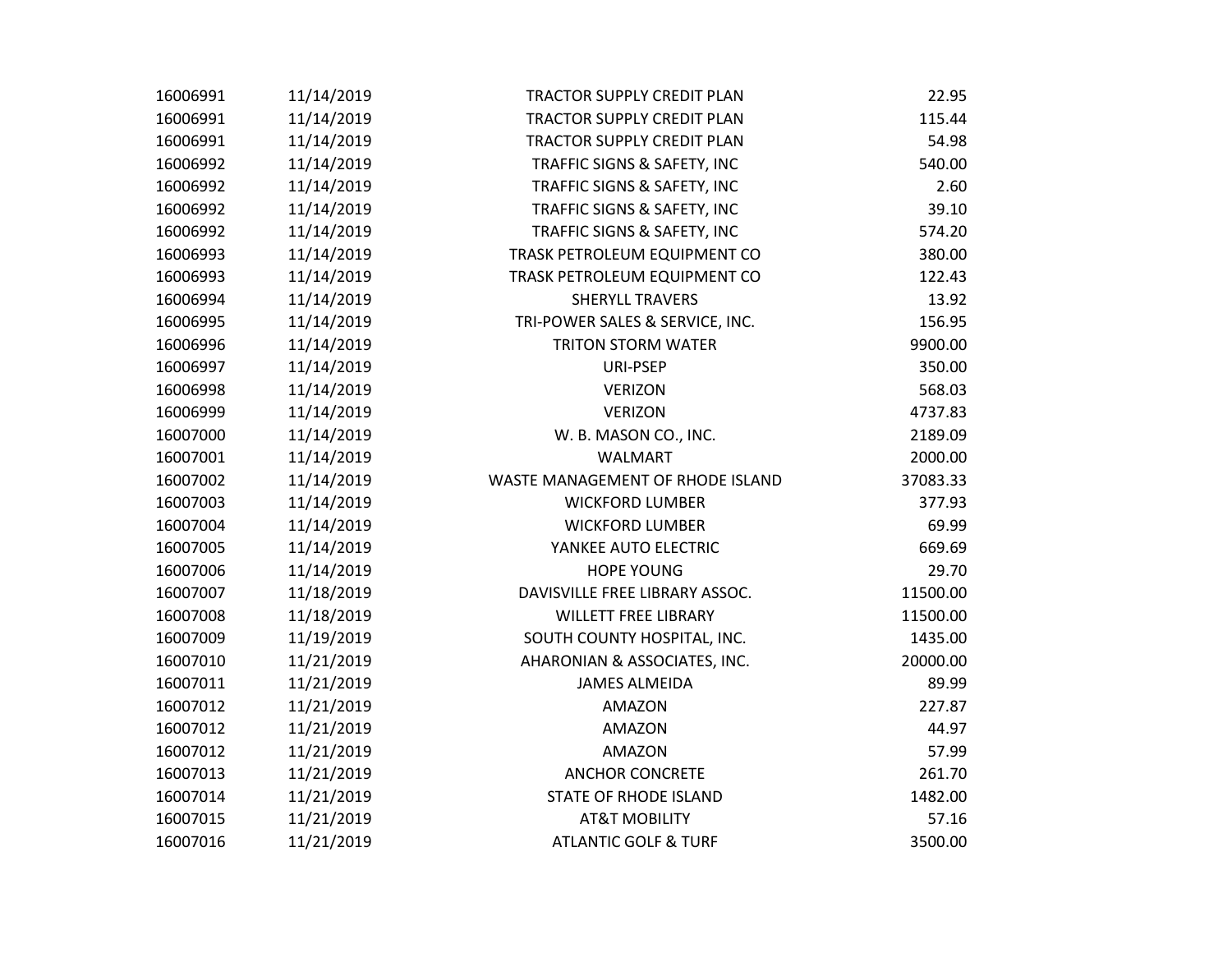| 16007016 | 11/21/2019 | <b>ATLANTIC GOLF &amp; TURF</b>            | 65.75    |            |
|----------|------------|--------------------------------------------|----------|------------|
| 16007017 | 11/21/2019 | AURORA FUEL CO INC                         | 232.00   |            |
| 16007018 | 11/21/2019 | AWS BOATS, INC.                            | 470.00   |            |
| 16007018 | 11/21/2019 | AWS BOATS, INC.                            | 310.00   |            |
| 16007019 | 11/21/2019 | BAKER & TAYLOR BOOKS #510486               | 855.05   |            |
| 16007020 | 11/21/2019 | <b>CALLAGHAN &amp; CALLAGHAN</b>           | 12475.00 |            |
| 16007021 | 11/21/2019 | CAM HVAC & CONSTRUCTION, INC.              | 175.88   |            |
| 16007021 | 11/21/2019 | CAM HVAC & CONSTRUCTION, INC.              | 2301.02  |            |
| 16007022 | 11/21/2019 | <b>CAROUSEL INDUSTRIES</b>                 | 4647.75  |            |
| 16007023 | 11/21/2019 | <b>JACK CASEY</b>                          | 250.00   |            |
| 16007024 | 11/21/2019 | <b>JANE CHAMPAGNE</b>                      | 60.00    |            |
| 16007025 | 11/21/2019 | CRANSTON WELDING SUPPLY CO.                | 118.00   |            |
| 16007026 | 11/21/2019 | <b>CROSSROADS RHODE ISLAND</b>             | 3200.10  |            |
| 16007027 | 11/21/2019 | <b>MELISSA CROTEAU</b>                     | 49.00    |            |
| 16007028 | 11/21/2019 | <b>CROWN TROPHY</b>                        | 10.00    |            |
| 16007029 | 11/21/2019 | DAF SERVICES, INC.                         | 621.99   |            |
| 16007030 | 11/21/2019 | DIAL OIL SERVICE                           | 299.30   |            |
| 16007031 | 11/21/2019 | <b>DEAN DOUGLAS</b>                        | 10.00    |            |
| 16007032 | 11/21/2019 | <b>EMBLEM ENTERPRISES INC.</b>             | 295.04   |            |
| 16007033 | 11/21/2019 | ENVIRONMENTAL CONSULTING & MANAGEMENT, INC | 3425.00  | \$3,425.00 |
| 16007033 | 11/21/2019 | ENVIRONMENTAL CONSULTING & MANAGEMENT, INC |          |            |
| 16007033 | 11/21/2019 | ENVIRONMENTAL CONSULTING & MANAGEMENT, INC |          |            |
| 16007034 | 11/21/2019 | <b>EXPERIENCE RI TOURS</b>                 | 4560.00  |            |
| 16007035 | 11/21/2019 | <b>LAURIE FAZZINO</b>                      | 63.89    |            |
| 16007036 | 11/21/2019 | <b>FEDEX</b>                               | 117.20   |            |
| 16007037 | 11/21/2019 | <b>CARL GARDINER</b>                       | 400.00   |            |
| 16007038 | 11/21/2019 | GAROFALO & ASSOCIATES, INC.                | 2925.00  |            |
| 16007039 | 11/21/2019 | <b>GCA SERVICES GROUP</b>                  | 385.44   |            |
| 16007040 | 11/21/2019 | <b>GENERAL TREASURER STATE RI</b>          | 26484.66 |            |
| 16007041 | 11/21/2019 | JOSEPH GLADDING                            | 150.00   |            |
| 16007042 | 11/21/2019 | <b>BRUCE GOODNESS</b>                      | 149.99   |            |
| 16007043 | 11/21/2019 | GREENBERGTRAURIG                           | 4544.00  |            |
| 16007044 | 11/21/2019 | <b>CHRISTINE GRIFFITH</b>                  | 149.95   |            |
| 16007045 | 11/21/2019 | HARBOR CONTROLS, INC                       | 18925.50 |            |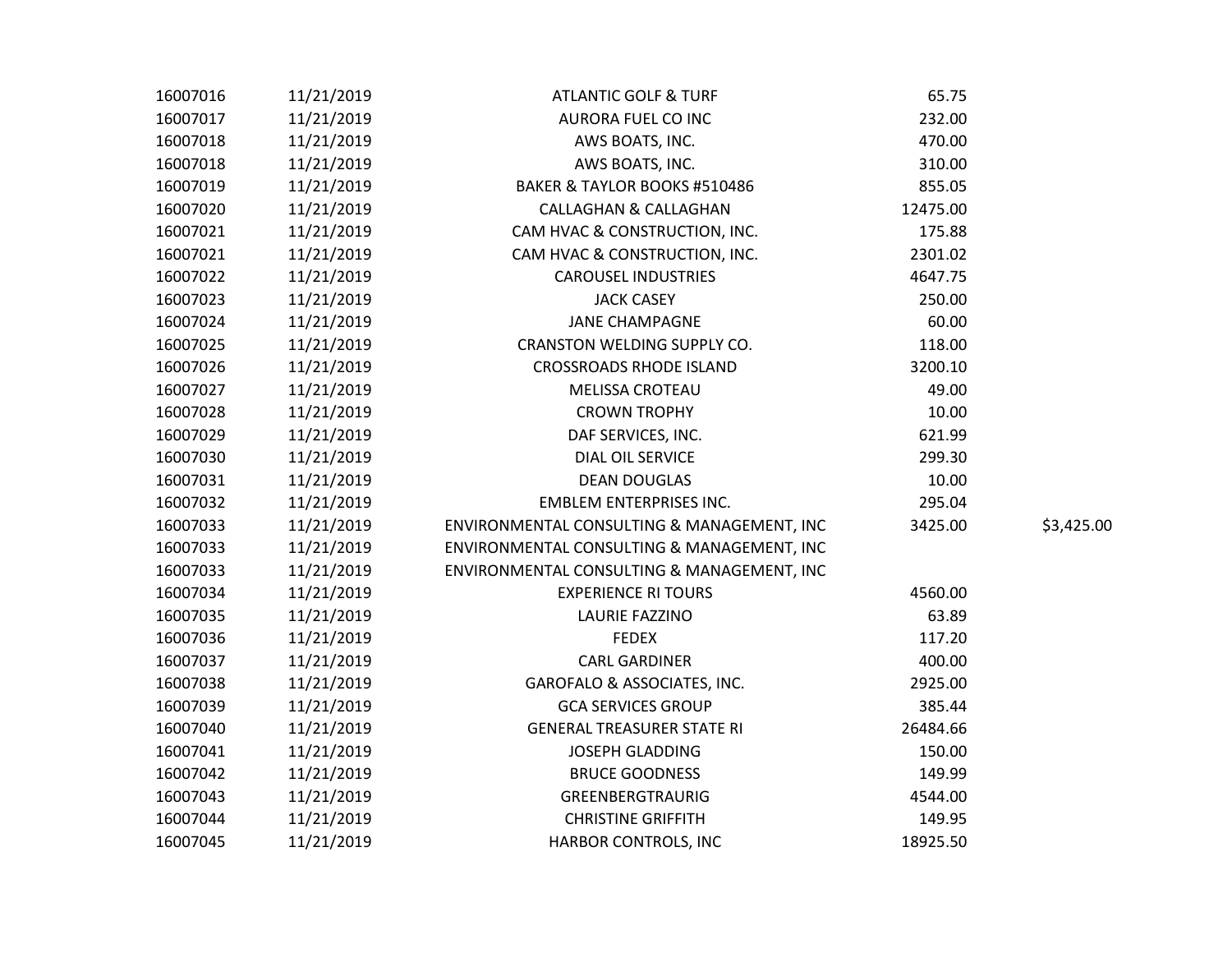| 16007046 | 11/21/2019 | THE CHAS. C. HART SEED CO.             | 1117.20 |
|----------|------------|----------------------------------------|---------|
| 16007046 | 11/21/2019 | THE CHAS. C. HART SEED CO.             | 216.00  |
| 16007046 | 11/21/2019 | THE CHAS. C. HART SEED CO.             | 3015.00 |
| 16007047 | 11/21/2019 | <b>KRISTA HARVEY</b>                   | 50.00   |
| 16007048 | 11/21/2019 | RI DEPT OF HEALTH                      | 1177.00 |
| 16007049 | 11/21/2019 | <b>KIMBERLY HENRY</b>                  | 275.45  |
| 16007050 | 11/21/2019 | <b>HOME DEPOT</b>                      | 58.58   |
| 16007051 | 11/21/2019 | <b>HOME DEPOT</b>                      | 556.21  |
| 16007052 | 11/21/2019 | HUGHES, ED                             | 253.18  |
| 16007053 | 11/21/2019 | THE INDEPENDENT                        | 72.00   |
| 16007054 | 11/21/2019 | <b>INNOVEX</b>                         | 1.26    |
| 16007055 | 11/21/2019 | J.D. POWER*                            | 90.00   |
| 16007055 | 11/21/2019 | J.D. POWER*                            | 137.00  |
| 16007056 | 11/21/2019 | MIKE JACKSON                           | 423.94  |
| 16007057 | 11/21/2019 | JAMESTOWN POLICE DEPARTMENT            | 603.17  |
| 16007058 | 11/21/2019 | JMS TITLE & CLOSING SERVICES, INC.     | 1824.48 |
| 16007059 | 11/21/2019 | KINGSTOWN CROSSINGS                    | 400.00  |
| 16007059 | 11/21/2019 | KINGSTOWN CROSSINGS                    | 295.00  |
| 16007060 | 11/21/2019 | LINCOLN ABSTRACT & SETTLEMENT SERVICES | 1651.74 |
| 16007061 | 11/21/2019 | THE LOCK SHOP, INC.                    | 120.89  |
| 16007062 | 11/21/2019 | LOWE'S                                 | 36.06   |
| 16007062 | 11/21/2019 | LOWE'S                                 | 18.04   |
| 16007062 | 11/21/2019 | LOWE'S                                 | 226.96  |
| 16007062 | 11/21/2019 | LOWE'S                                 | 62.28   |
| 16007062 | 11/21/2019 | LOWE'S                                 | 20.64   |
| 16007062 | 11/21/2019 | LOWE'S                                 | 154.69  |
| 16007062 | 11/21/2019 | LOWE'S                                 | 31.76   |
| 16007063 | 11/21/2019 | <b>KEVIN MALONEY</b>                   | 24.25   |
| 16007064 | 11/21/2019 | <b>MARTHA MCCONNELL</b>                | 1000.00 |
| 16007065 | 11/21/2019 | <b>PAT MCGUIRL</b>                     | 100.00  |
| 16007066 | 11/21/2019 | <b>MIDCITY STEEL</b>                   | 150     |
| 16007067 | 11/21/2019 | MIDWEST TAPE                           | 775.09  |
| 16007068 | 11/21/2019 | MUNICIPAL LEASING CONSULTANTS          | 695.00  |
| 16007069 | 11/21/2019 | <b>NATIONAL GRID</b>                   | 2386.26 |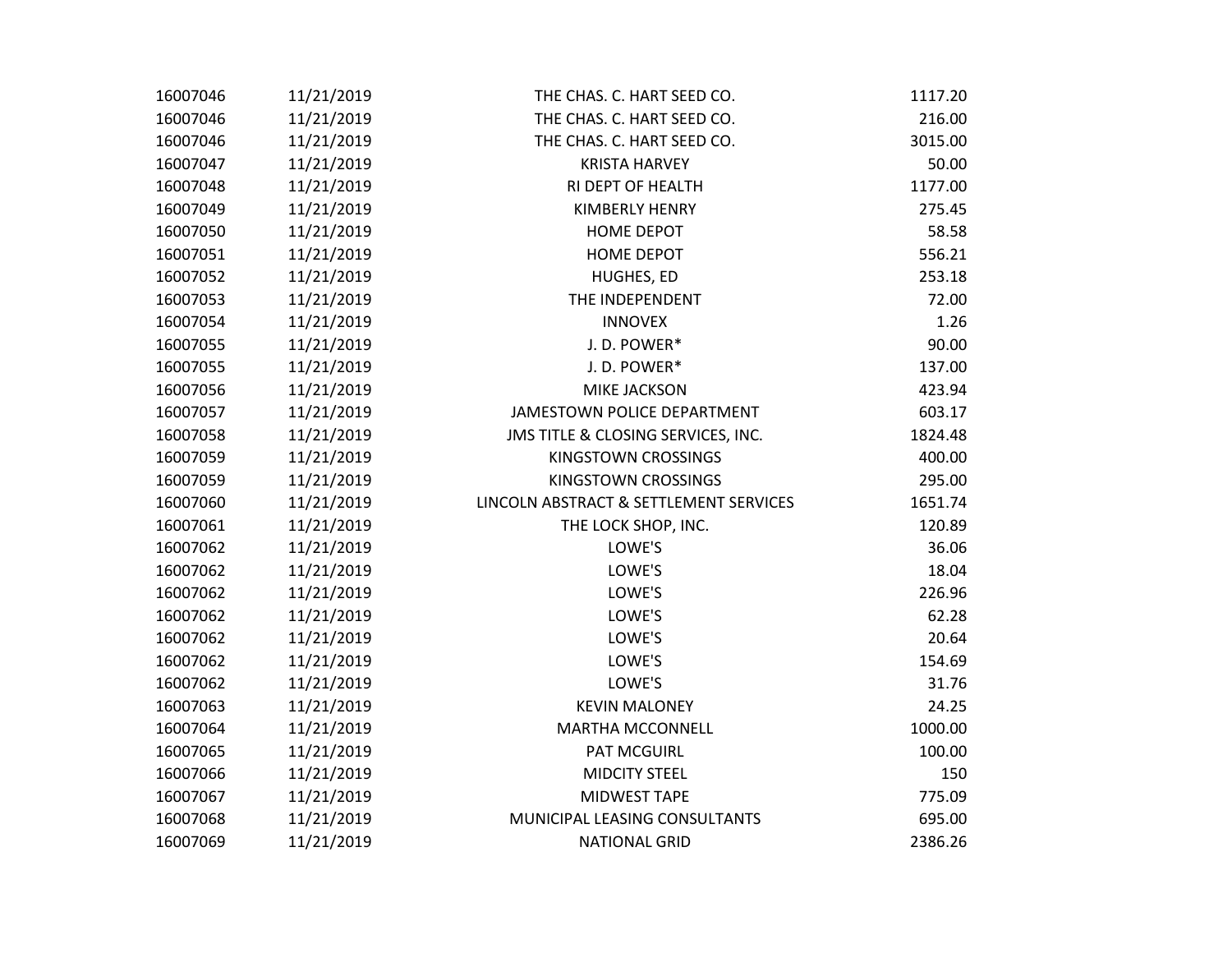| 16007070 | 11/21/2019 | NEWPORT PLAYHOUSE & CABARET RESTAUR | 970.00   |
|----------|------------|-------------------------------------|----------|
| 16007071 | 11/21/2019 | NK SCHOOL DEPARTMENT                | 448.00   |
| 16007072 | 11/21/2019 | <b>ONLINE MOORING</b>               | 6.00     |
| 16007073 | 11/21/2019 | PASCALE SERVICE CORP.               | 119.23   |
| 16007073 | 11/21/2019 | PASCALE SERVICE CORP.               | 51.95    |
| 16007074 | 11/21/2019 | PATRIOT OIL CO                      | 267.00   |
| 16007075 | 11/21/2019 | PETERSON OIL SERVICE, INC.          | 11111.77 |
| 16007076 | 11/21/2019 | <b>PITNEY BOWES</b>                 | 74.82    |
| 16007077 | 11/21/2019 | PRECISION BUSINESS FORMS, LTD.      | 170.00   |
| 16007077 | 11/21/2019 | PRECISION BUSINESS FORMS, LTD.      | 331.23   |
| 16007077 | 11/21/2019 | PRECISION BUSINESS FORMS, LTD.      | 488.96   |
| 16007078 | 11/21/2019 | PRINT WORLD                         | 140.33   |
| 16007078 | 11/21/2019 | PRINT WORLD                         | 230.78   |
| 16007079 | 11/21/2019 | <b>QUONSET AUTO BODY INC</b>        | 2285.63  |
| 16007080 | 11/21/2019 | QWEST                               | 79.45    |
| 16007081 | 11/21/2019 | RAPS AUTO PARTS SUPPLY, INC.        | 33.80    |
| 16007081 | 11/21/2019 | RAPS AUTO PARTS SUPPLY, INC.        | 33.80    |
| 16007081 | 11/21/2019 | RAPS AUTO PARTS SUPPLY, INC.        | 81.91    |
| 16007081 | 11/21/2019 | RAPS AUTO PARTS SUPPLY, INC.        | 15.70    |
| 16007081 | 11/21/2019 | RAPS AUTO PARTS SUPPLY, INC.        | 2.19     |
| 16007081 | 11/21/2019 | RAPS AUTO PARTS SUPPLY, INC.        | 24.98    |
| 16007081 | 11/21/2019 | RAPS AUTO PARTS SUPPLY, INC.        | 195.66   |
| 16007081 | 11/21/2019 | RAPS AUTO PARTS SUPPLY, INC.        | 119.94   |
| 16007081 | 11/21/2019 | RAPS AUTO PARTS SUPPLY, INC.        | 5.77     |
| 16007081 | 11/21/2019 | RAPS AUTO PARTS SUPPLY, INC.        | 404.55   |
| 16007081 | 11/21/2019 | RAPS AUTO PARTS SUPPLY, INC.        | 62.39    |
| 16007081 | 11/21/2019 | RAPS AUTO PARTS SUPPLY, INC.        | 201.18   |
| 16007081 | 11/21/2019 | RAPS AUTO PARTS SUPPLY, INC.        | 71.92    |
| 16007081 | 11/21/2019 | RAPS AUTO PARTS SUPPLY, INC.        | 17.18    |
| 16007081 | 11/21/2019 | RAPS AUTO PARTS SUPPLY, INC.        | 33.12    |
| 16007082 | 11/21/2019 | REDMOND & TURNQUIST CONSTRUCTION    | 5000.00  |
| 16007083 | 11/21/2019 | RI INFRASTRUCTURE BANK              | 16771.71 |
| 16007084 | 11/21/2019 | <b>RI YOUTH THEATRE</b>             | 500.00   |
| 16007085 | 11/21/2019 | <b>RIAAO</b>                        | 25.00    |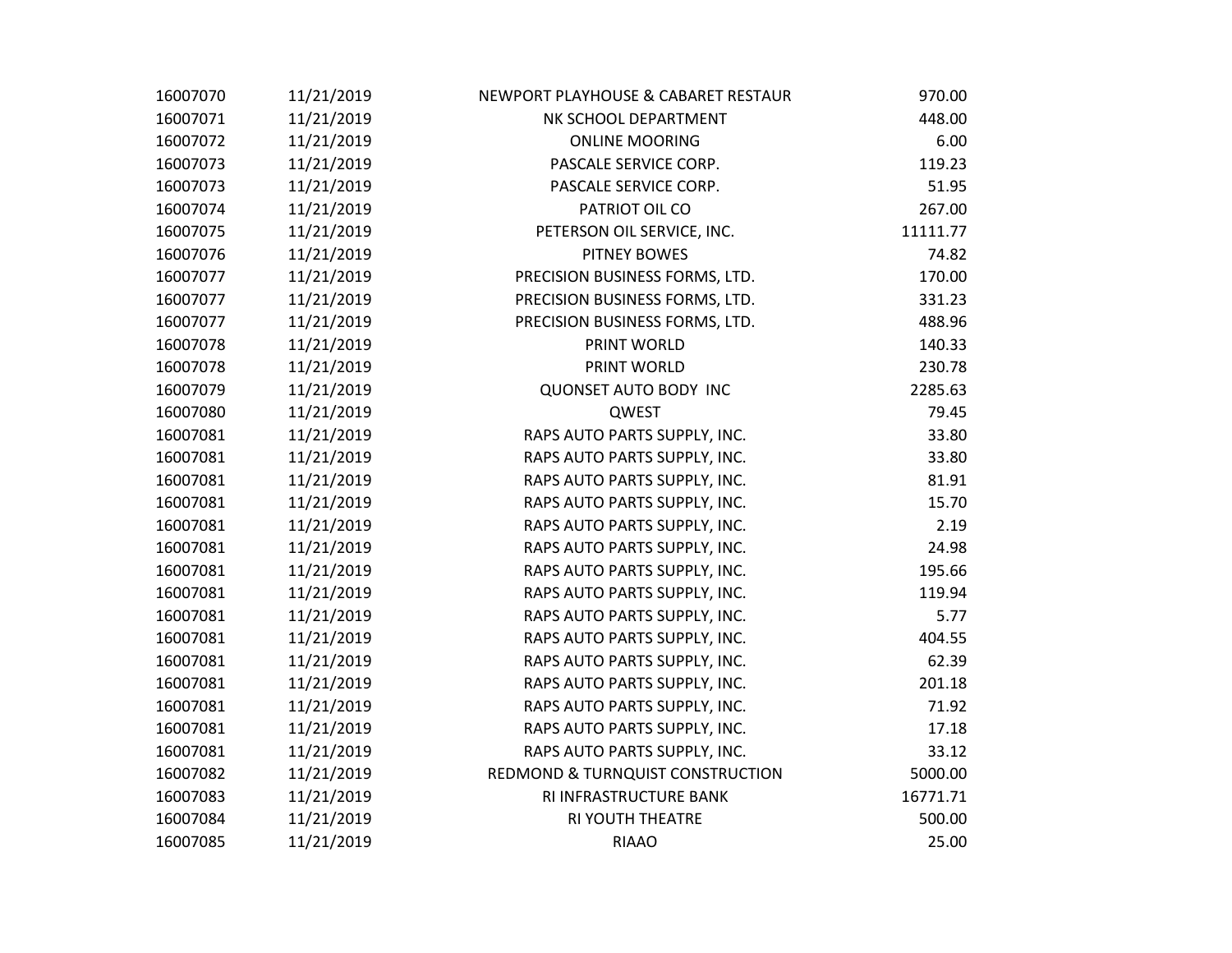| 16007086 | 11/21/2019 | EDWARD ROWSE, ARCHITECTS              | 11000.00 |
|----------|------------|---------------------------------------|----------|
| 16007087 | 11/21/2019 | RPG CARD SERVICES*                    | 10.90    |
| 16007088 | 11/21/2019 | SALK'S HARDWARE & MARINE INC.         | 16.99    |
| 16007088 | 11/21/2019 | SALK'S HARDWARE & MARINE INC.         | 7.99     |
| 16007088 | 11/21/2019 | SALK'S HARDWARE & MARINE INC.         | 44.99    |
| 16007088 | 11/21/2019 | SALK'S HARDWARE & MARINE INC.         | 78.45    |
| 16007088 | 11/21/2019 | SALK'S HARDWARE & MARINE INC.         | 64.99    |
| 16007088 | 11/21/2019 | SALK'S HARDWARE & MARINE INC.         | 4.99     |
| 16007088 | 11/21/2019 | SALK'S HARDWARE & MARINE INC.         | 32.06    |
| 16007088 | 11/21/2019 | SALK'S HARDWARE & MARINE INC.         | 23.56    |
| 16007088 | 11/21/2019 | SALK'S HARDWARE & MARINE INC.         | 11.99    |
| 16007088 | 11/21/2019 | SALK'S HARDWARE & MARINE INC.         | 60.45    |
| 16007088 | 11/21/2019 | SALK'S HARDWARE & MARINE INC.         | 36.00    |
| 16007088 | 11/21/2019 | SALK'S HARDWARE & MARINE INC.         | 56.72    |
| 16007088 | 11/21/2019 | SALK'S HARDWARE & MARINE INC.         | 19.97    |
| 16007088 | 11/21/2019 | SALK'S HARDWARE & MARINE INC.         | 17.96    |
| 16007088 | 11/21/2019 | SALK'S HARDWARE & MARINE INC.         | 11.99    |
| 16007088 | 11/21/2019 | SALK'S HARDWARE & MARINE INC.         | 19.58    |
| 16007088 | 11/21/2019 | SALK'S HARDWARE & MARINE INC.         | 25.77    |
| 16007088 | 11/21/2019 | SALK'S HARDWARE & MARINE INC.         | 33.95    |
| 16007088 | 11/21/2019 | SALK'S HARDWARE & MARINE INC.         | 64.50    |
| 16007089 | 11/21/2019 | SALMON RIVER VETERINARY SERVICE LLC   | 390.00   |
| 16007090 | 11/21/2019 | SEEKONK SUPPLY, INC.                  | 518.40   |
| 16007091 | 11/21/2019 | SHIPMAN'S FIRE EQUIPMENT CO INC       | 4037.00  |
| 16007092 | 11/21/2019 | STAPLES BUSINESS ADVANTAGE            | 249.99   |
| 16007093 | 11/21/2019 | <b>SUBURBAN PROPANE</b>               | 651.22   |
| 16007093 | 11/21/2019 | <b>SUBURBAN PROPANE</b>               | 453.30   |
| 16007094 | 11/21/2019 | SUPERSTRUCTURE BUILDING COMPANY, LLC. | 62380.80 |
| 16007095 | 11/21/2019 | <b>SYMBOLOGY INC</b>                  | 129.12   |
| 16007096 | 11/21/2019 | <b>THOMSON WEST</b>                   | 159.00   |
| 16007097 | 11/21/2019 | TMDE CALIBRATION LABS INC             | 1095.00  |
| 16007098 | 11/21/2019 | TOWN OF NORTH KINGSTOWN               | 16000.00 |
| 16007099 | 11/21/2019 | <b>VERIZON</b>                        | 54.95    |
| 16007100 | 11/21/2019 | <b>VERIZON</b>                        | 58.84    |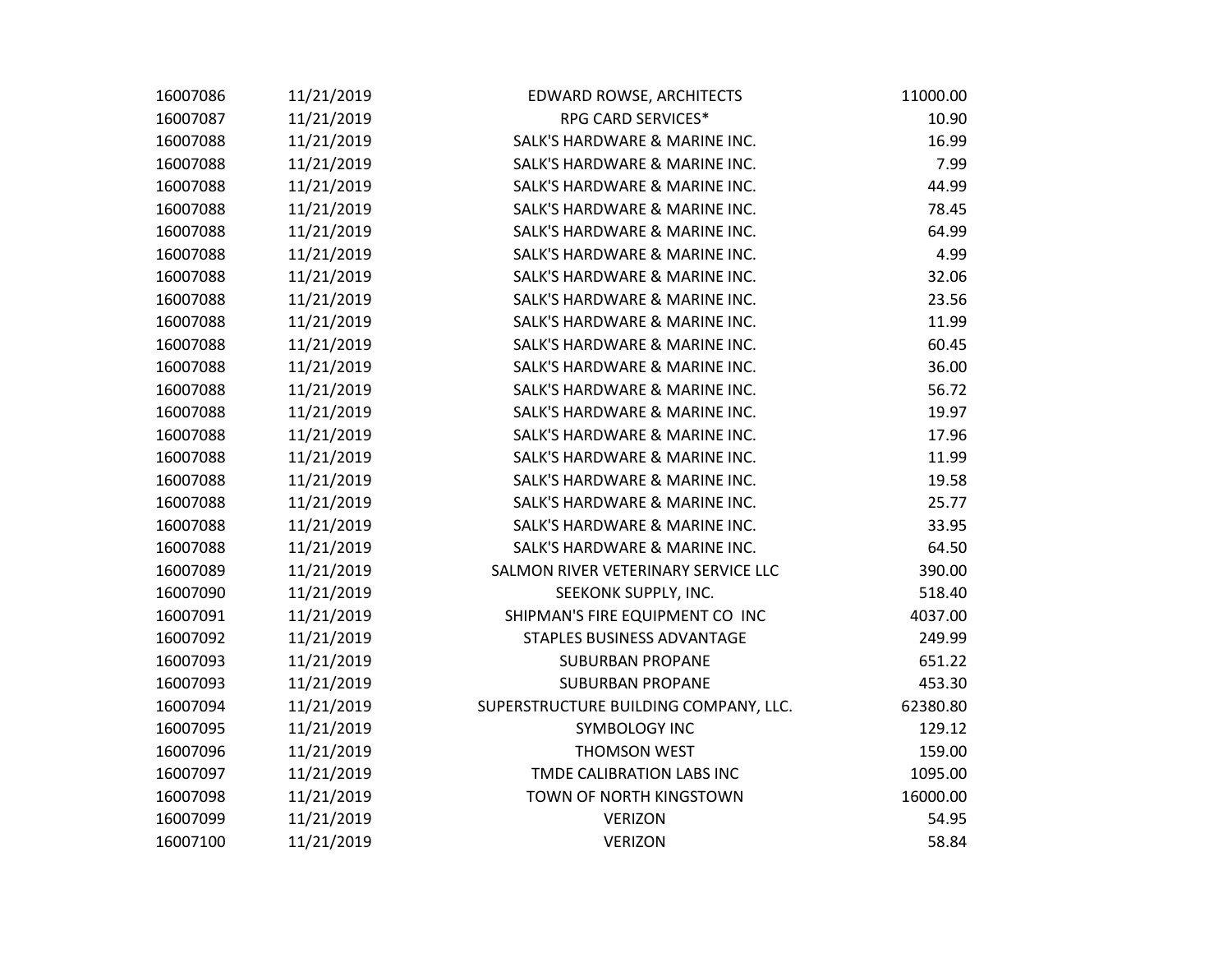| 16007101 | 11/21/2019 | <b>VERIZON</b>                   | 63.40    |
|----------|------------|----------------------------------|----------|
| 16007102 | 11/21/2019 | <b>VERIZON</b>                   | 189.87   |
| 16007103 | 11/21/2019 | W. B. MASON CO., INC.            | 23.99    |
| 16007103 | 11/21/2019 | W. B. MASON CO., INC.            | 13.20    |
| 16007103 | 11/21/2019 | W. B. MASON CO., INC.            | 29.97    |
| 16007103 | 11/21/2019 | W. B. MASON CO., INC.            | 11.99    |
| 16007103 | 11/21/2019 | W. B. MASON CO., INC.            | 108.02   |
| 16007103 | 11/21/2019 | W. B. MASON CO., INC.            | 87.26    |
| 16007103 | 11/21/2019 | W. B. MASON CO., INC.            | 26.99    |
| 16007103 | 11/21/2019 | W. B. MASON CO., INC.            | 39.99    |
| 16007103 | 11/21/2019 | W. B. MASON CO., INC.            | 28.18    |
| 16007103 | 11/21/2019 | W. B. MASON CO., INC.            | 8.91     |
| 16007103 | 11/21/2019 | W. B. MASON CO., INC.            | 207.92   |
| 16007103 | 11/21/2019 | W. B. MASON CO., INC.            | 71.93    |
| 16007103 | 11/21/2019 | W. B. MASON CO., INC.            | 4.12     |
| 16007103 | 11/21/2019 | W. B. MASON CO., INC.            | 53.99    |
| 16007103 | 11/21/2019 | W. B. MASON CO., INC.            | 28.55    |
| 16007103 | 11/21/2019 | W. B. MASON CO., INC.            | 32.45    |
| 16007103 | 11/21/2019 | W. B. MASON CO., INC.            | 34.24    |
| 16007103 | 11/21/2019 | W. B. MASON CO., INC.            | 5.99     |
| 16007103 | 11/21/2019 | W. B. MASON CO., INC.            | 416.75   |
| 16007104 | 11/21/2019 | <b>WASHINGTON COUNTY CDC</b>     | 3000.00  |
| 16007105 | 11/21/2019 | WASTE MANAGEMENT OF RHODE ISLAND | 1146.00  |
| 16007105 | 11/21/2019 | WASTE MANAGEMENT OF RHODE ISLAND | 5556.87  |
| 16007106 | 11/21/2019 | F. W. WEBB COMPANY               | 1080.00  |
| 16007106 | 11/21/2019 | F. W. WEBB COMPANY               | 28.30    |
| 16007107 | 11/21/2019 | <b>WICKFORD LUMBER</b>           | 33.37    |
| 16007107 | 11/21/2019 | <b>WICKFORD LUMBER</b>           | 0.99     |
| 16007107 | 11/21/2019 | <b>WICKFORD LUMBER</b>           | 23.28    |
| 16007108 | 11/21/2019 | <b>WRIGHT-PIERCE</b>             | 10773.56 |
| 16007109 | 11/21/2019 | <b>GATEWAY HEALTHCARE INC</b>    | 1500.00  |
| 16007110 | 11/21/2019 | NEIGHBORS HELPING NEIGHBORS      | 500.00   |
| 16007111 | 11/21/2019 | SOUTHERN RI VOLUNTEERS           | 1305.50  |
| 16007112 | 11/21/2019 | VNS HOMECARE, INC.               | 8750.00  |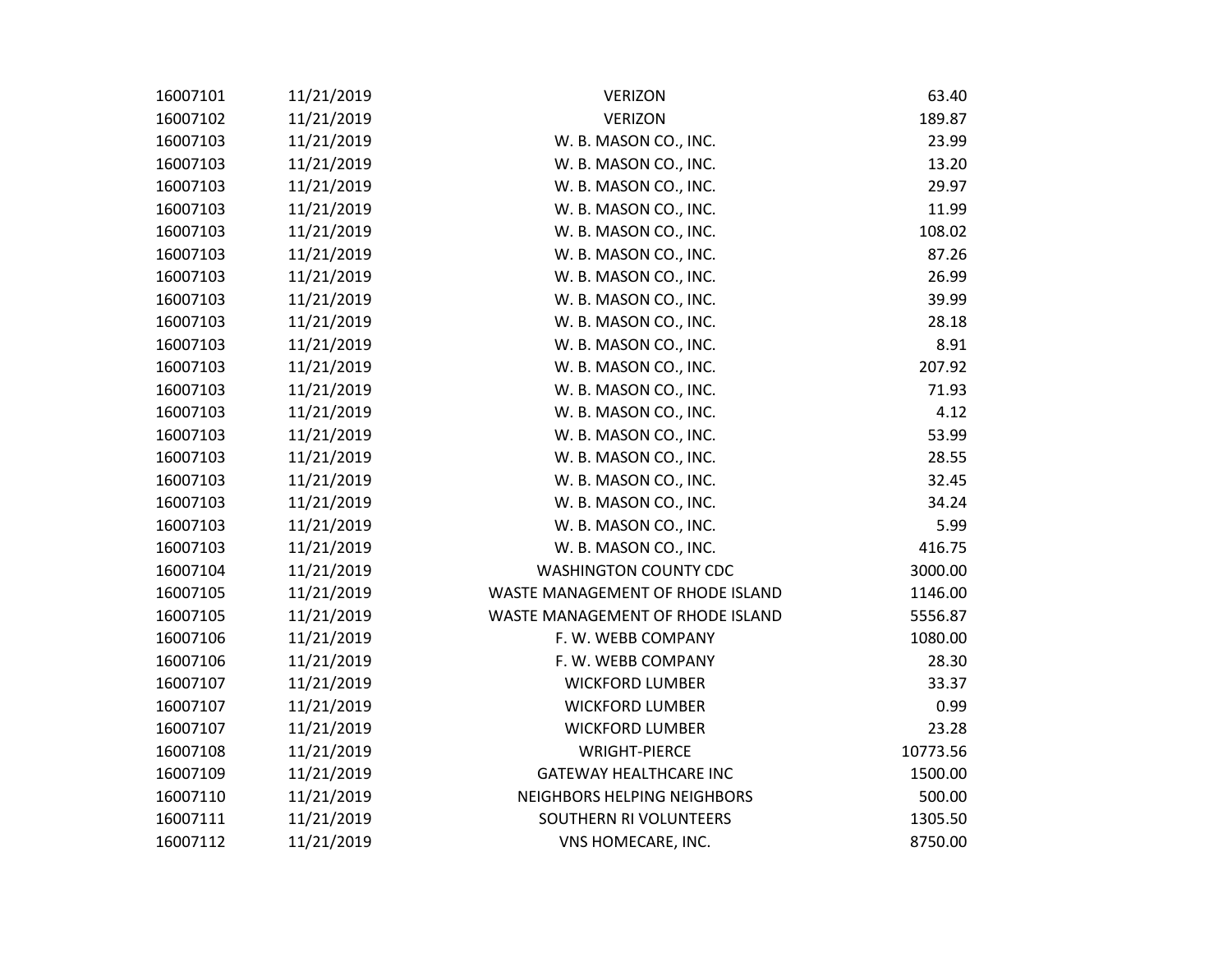| 16007113 | 11/21/2019 | WELLONE PRIMARY MEDICAL AND DENTAL CARE | 5000.00 |
|----------|------------|-----------------------------------------|---------|
| 16007114 | 11/27/2019 | 4 IMPRINT                               | 422.87  |
| 16007115 | 11/27/2019 | STATE OF RHODE ISLAND                   | 8481.00 |
| 16007116 | 11/27/2019 | ADLER POLLOCK & SHEEHAN INC.            | 1430.00 |
| 16007117 | 11/27/2019 | AIRGAS USA                              | 180.28  |
| 16007118 | 11/27/2019 | <b>ALLIE'S TACK SHOP</b>                | 186.92  |
| 16007118 | 11/27/2019 | <b>ALLIE'S TACK SHOP</b>                | 69.19   |
| 16007119 | 11/27/2019 | ALLIED COURT REPORTERS, INC.            | 300.00  |
| 16007119 | 11/27/2019 | ALLIED COURT REPORTERS, INC.            | 300.00  |
| 16007120 | 11/27/2019 | <b>ALZHEIMER'S ASSOCIATION</b>          | 250.00  |
| 16007121 | 11/27/2019 | AMERICAN PUBLIC WORKS ASSOCIATION       | 650.00  |
| 16007122 | 11/27/2019 | ATCO INTERNATIONAL                      | 254.00  |
| 16007123 | 11/27/2019 | ATG GROUP, INC                          | 623.50  |
| 16007124 | 11/27/2019 | BAKER & TAYLOR BOOKS #510486            | 487.69  |
| 16007124 | 11/27/2019 | BAKER & TAYLOR BOOKS #510486            | 515.90  |
| 16007124 | 11/27/2019 | BAKER & TAYLOR BOOKS #510486            | 505.80  |
| 16007125 | 11/27/2019 | <b>BODY ARMOR OUTLET</b>                | 974.80  |
| 16007126 | 11/27/2019 | <b>BOUND TREE MEDICAL, LLC</b>          | 64.92   |
| 16007127 | 11/27/2019 | C&S SPECIALTY, INC.                     | 3000.00 |
| 16007128 | 11/27/2019 | CARDI CORP.                             | 879.48  |
| 16007129 | 11/27/2019 | <b>DONNA CARTER</b>                     | 150.00  |
| 16007130 | 11/27/2019 | CHEMSEARCH                              | 383.70  |
| 16007131 | 11/27/2019 | LLOYD & WILLIS, CHESTWICK INC.          | 2396.87 |
| 16007132 | 11/27/2019 | <b>CINTAS</b>                           | 25.01   |
| 16007133 | 11/27/2019 | <b>COLA PLUMBING &amp; HEATING</b>      | 4150.00 |
| 16007134 | 11/27/2019 | <b>COX COMMUNICATIONS</b>               | 82.10   |
| 16007135 | 11/27/2019 | <b>CYBER COMM INC.</b>                  | 680.00  |
| 16007136 | 11/27/2019 | DANS TAVERN ON THE GREEN                | 4853.61 |
| 16007137 | 11/27/2019 | <b>DAVE'S MARKETPLACE</b>               | 47.92   |
| 16007137 | 11/27/2019 | <b>DAVE'S MARKETPLACE</b>               | 15.97   |
| 16007138 | 11/27/2019 | THE DAWSON GROUP                        | 4542.00 |
| 16007139 | 11/27/2019 | DIRECT ENERGY SERVICES, LLC             | 833.17  |
| 16007139 | 11/27/2019 | DIRECT ENERGY SERVICES, LLC             | 480.78  |
| 16007140 | 11/27/2019 | DIRECT ENERGY SERVICES, LLC             | 250.14  |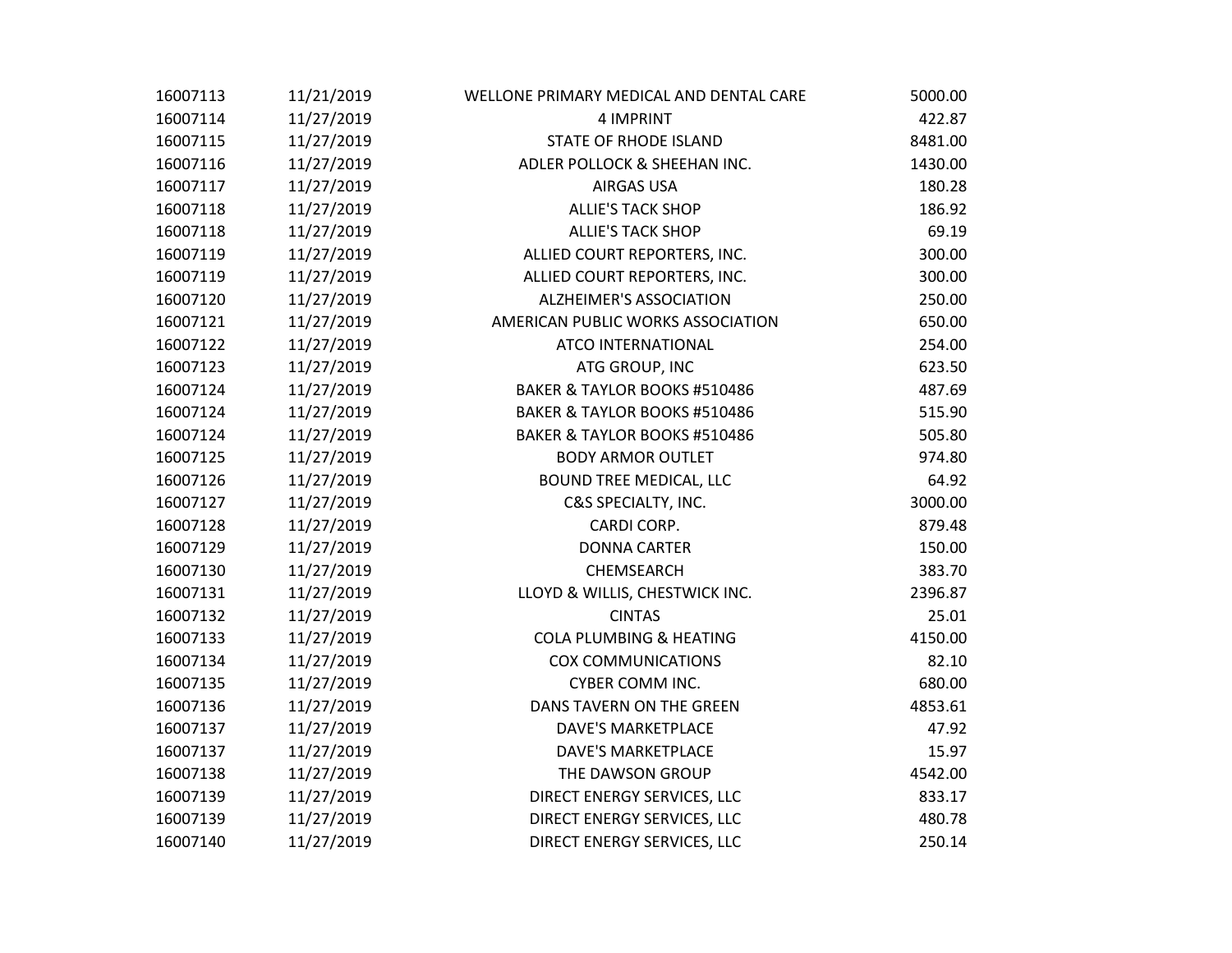| 16007141 | 11/27/2019 | DIRECT ENERGY SERVICES, LLC                  | 7.85     |
|----------|------------|----------------------------------------------|----------|
| 16007142 | 11/27/2019 | DIRECT ENERGY SERVICES, LLC                  | 8475.04  |
| 16007142 | 11/27/2019 | DIRECT ENERGY SERVICES, LLC                  | 11651.34 |
| 16007143 | 11/27/2019 | <b>MASON DUBOIS</b>                          | 30.16    |
| 16007144 | 11/27/2019 | <b>CHELSEY DUMAS-GIBBS</b>                   | 250.56   |
| 16007145 | 11/27/2019 | <b>DUPUIS OIL</b>                            | 251.50   |
| 16007146 | 11/27/2019 | EL GEE PRODUCTS INC.                         | 207.40   |
| 16007147 | 11/27/2019 | <b>ENCON LLC</b>                             | 50.00    |
| 16007148 | 11/27/2019 | <b>EXPERIENCE RI TOURS</b>                   | 750.00   |
| 16007149 | 11/27/2019 | <b>EXPERIENCE RI TOURS</b>                   | 975.00   |
| 16007150 | 11/27/2019 | <b>EXPERIENCE RI TOURS</b>                   | 1300.00  |
| 16007151 | 11/27/2019 | <b>EXPERIENCE RI TOURS</b>                   | 1700.00  |
| 16007152 | 11/27/2019 | JOHN R. FELICE                               | 360.00   |
| 16007153 | 11/27/2019 | FELIX A. MARINO CO, INC                      | 427.00   |
| 16007154 | 11/27/2019 | FINCH SERVICES, INC.                         | 35550.00 |
| 16007155 | 11/27/2019 | RHODE ISLAND FIRE ACADEMY                    | 800.00   |
| 16007156 | 11/27/2019 | FLOOD FORD OF EAST GREENWICH                 | 250.84   |
| 16007156 | 11/27/2019 | FLOOD FORD OF EAST GREENWICH                 | 4.85     |
| 16007156 | 11/27/2019 | FLOOD FORD OF EAST GREENWICH                 | 267.98   |
| 16007156 | 11/27/2019 | FLOOD FORD OF EAST GREENWICH                 | 172.99   |
| 16007156 | 11/27/2019 | FLOOD FORD OF EAST GREENWICH                 | 313.55   |
| 16007156 | 11/27/2019 | FLOOD FORD OF EAST GREENWICH                 | 645.15   |
| 16007156 | 11/27/2019 | FLOOD FORD OF EAST GREENWICH                 | 243.94   |
| 16007156 | 11/27/2019 | FLOOD FORD OF EAST GREENWICH                 | 74.98    |
| 16007157 | 11/27/2019 | <b>FLYNN AUTOMOTIVE</b>                      | 55.00    |
| 16007158 | 11/27/2019 | <b>BRUCE FORESMAN</b>                        | 80.00    |
| 16007159 | 11/27/2019 | FRESHMODE SCREEN PRINTING                    | 170.00   |
| 16007160 | 11/27/2019 | <b>JANE GEMMA</b>                            | 60.00    |
| 16007161 | 11/27/2019 | <b>GRAPHIC INNOVATIONS</b>                   | 855.00   |
| 16007162 | 11/27/2019 | <b>GREENWOOD EMERGENCY VEHICLES INC</b>      | 113.34   |
| 16007163 | 11/27/2019 | <b>SALLY GRUBER</b>                          | 285.00   |
| 16007164 | 11/27/2019 | <b>JOE HARTMAN</b>                           | 400.00   |
| 16007165 | 11/27/2019 | HD SUPPLY CONSTRUCTION& INDUSTRIAL WHITE CAP | 524.90   |
| 16007166 | 11/27/2019 | HELENA CHEMICAL COMPANY                      | 1720.00  |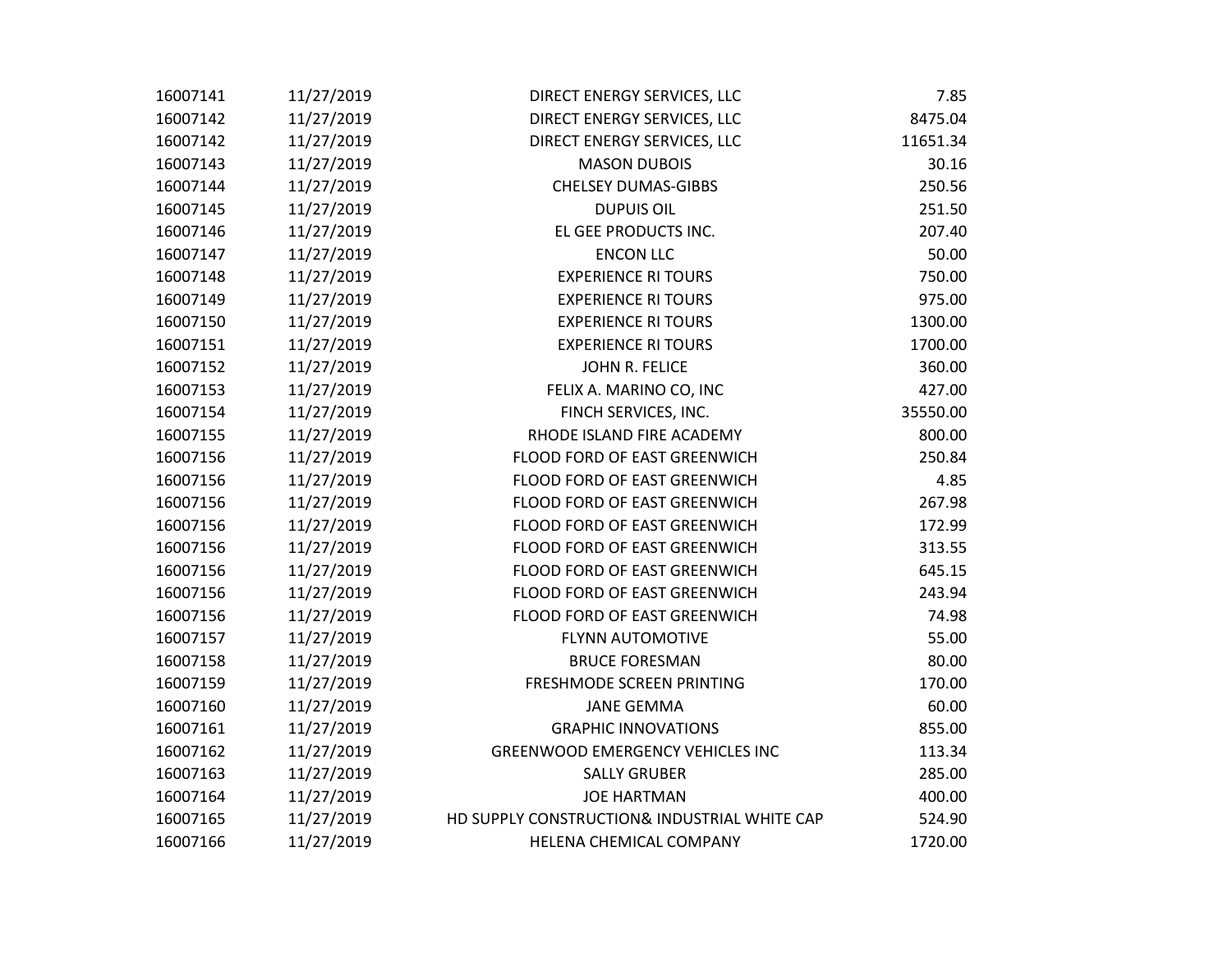| 16007167 | 11/27/2019 | <b>HOME DEPOT</b>                   | 131.06  |
|----------|------------|-------------------------------------|---------|
| 16007167 | 11/27/2019 | <b>HOME DEPOT</b>                   | 64.42   |
| 16007167 | 11/27/2019 | <b>HOME DEPOT</b>                   | 110.32  |
| 16007167 | 11/27/2019 | <b>HOME DEPOT</b>                   | 115.47  |
| 16007167 | 11/27/2019 | <b>HOME DEPOT</b>                   | 11.14   |
| 16007167 | 11/27/2019 | <b>HOME DEPOT</b>                   | 80.47   |
| 16007167 | 11/27/2019 | <b>HOME DEPOT</b>                   | 88.87   |
| 16007167 | 11/27/2019 | <b>HOME DEPOT</b>                   | 82.18   |
| 16007167 | 11/27/2019 | <b>HOME DEPOT</b>                   | 116.88  |
| 16007168 | 11/27/2019 | <b>INGRAM BOOK GROUP</b>            | 10.68   |
| 16007168 | 11/27/2019 | <b>INGRAM BOOK GROUP</b>            | 36.04   |
| 16007168 | 11/27/2019 | <b>INGRAM BOOK GROUP</b>            | 226.00  |
| 16007168 | 11/27/2019 | <b>INGRAM BOOK GROUP</b>            | 157.53  |
| 16007168 | 11/27/2019 | <b>INGRAM BOOK GROUP</b>            | 175.59  |
| 16007168 | 11/27/2019 | <b>INGRAM BOOK GROUP</b>            | 33.17   |
| 16007168 | 11/27/2019 | <b>INGRAM BOOK GROUP</b>            | 13.02   |
| 16007169 | 11/27/2019 | <b>INNOVEX</b>                      | 274.00  |
| 16007170 | 11/27/2019 | <b>INSOURCE SOLUTIONS GROUP</b>     | 3555.14 |
| 16007171 | 11/27/2019 | <b>LORETTA JACOB</b>                | 187.50  |
| 16007172 | 11/27/2019 | JOHNSON CONTROLS FIRE PROTECTION LP | 573.20  |
| 16007172 | 11/27/2019 | JOHNSON CONTROLS FIRE PROTECTION LP | 491.00  |
| 16007173 | 11/27/2019 | JOHNSTON ASPHALT LLC                | 1158.76 |
| 16007174 | 11/27/2019 | KAISER TREE PRESERVATION CO         | 575.00  |
| 16007175 | 11/27/2019 | KOFILE TECHNOLOGIES, INC.           | 242.40  |
| 16007176 | 11/27/2019 | <b>NICOLE LAFONTAINE</b>            | 394.63  |
| 16007177 | 11/27/2019 | <b>JIM LATHROP</b>                  | 200.00  |
| 16007178 | 11/27/2019 | LAWSON PRODUCTS, INC.               | 492.84  |
| 16007179 | 11/27/2019 | <b>JANICE LEWIS</b>                 | 120.00  |
| 16007180 | 11/27/2019 | MATTHEW BENDER & CO., INC           | 55.08   |
| 16007181 | 11/27/2019 | MCKESSON MEDICAL-SURGICAL           | 684.95  |
| 16007182 | 11/27/2019 | MIDWEST TAPE                        | 14.84   |
| 16007182 | 11/27/2019 | MIDWEST TAPE                        | 25.68   |
| 16007182 | 11/27/2019 | <b>MIDWEST TAPE</b>                 | 12.04   |
| 16007182 | 11/27/2019 | <b>MIDWEST TAPE</b>                 | 29.99   |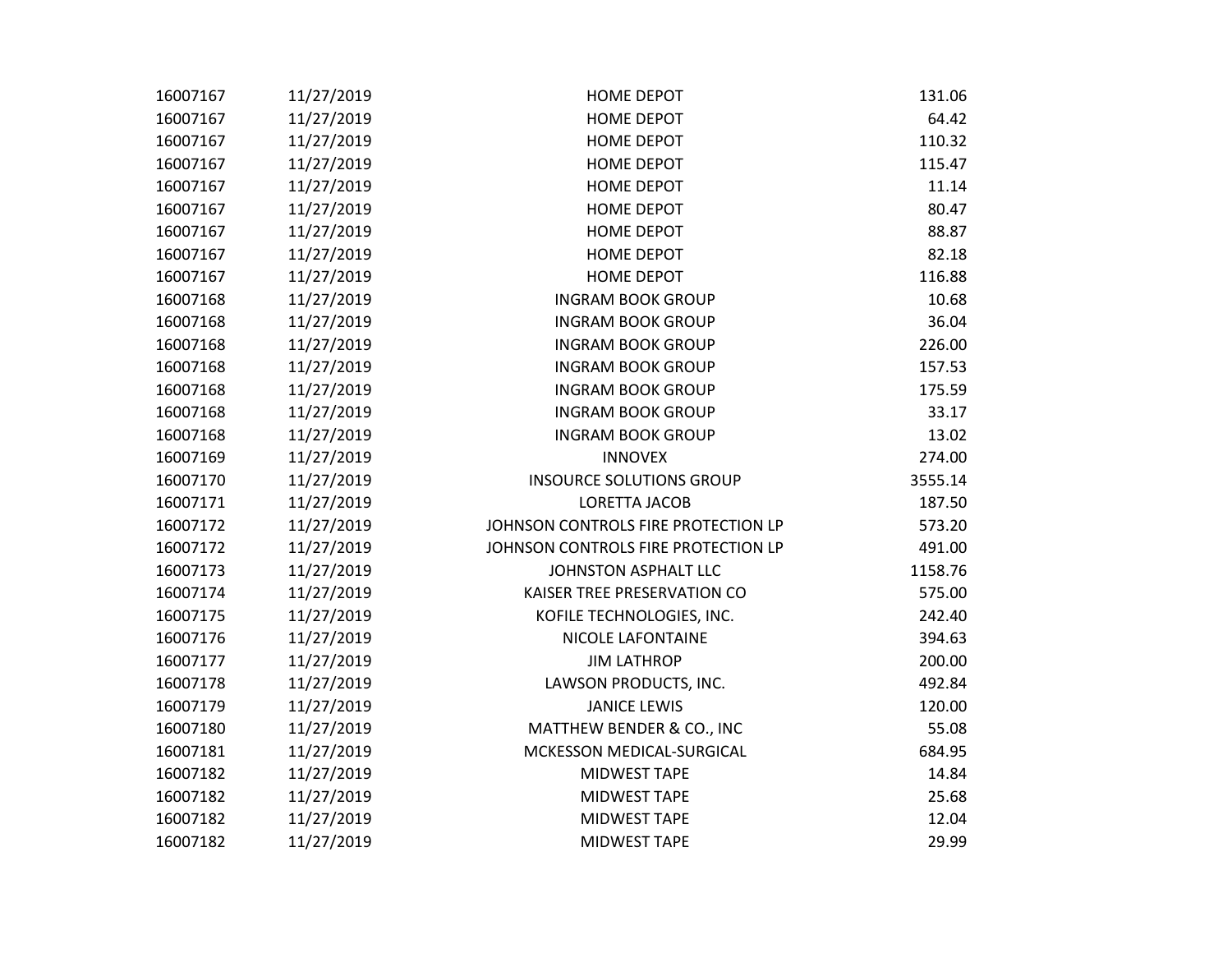| 16007182 | 11/27/2019 | <b>MIDWEST TAPE</b>             | 43.99   |
|----------|------------|---------------------------------|---------|
| 16007182 | 11/27/2019 | <b>MIDWEST TAPE</b>             | 110.97  |
| 16007182 | 11/27/2019 | MIDWEST TAPE                    | 50.22   |
| 16007182 | 11/27/2019 | <b>MIDWEST TAPE</b>             | 7.99    |
| 16007182 | 11/27/2019 | <b>MIDWEST TAPE</b>             | 57.98   |
| 16007182 | 11/27/2019 | MIDWEST TAPE                    | 17.74   |
| 16007182 | 11/27/2019 | MIDWEST TAPE                    | 22.24   |
| 16007182 | 11/27/2019 | MIDWEST TAPE                    | 14.74   |
| 16007182 | 11/27/2019 | MIDWEST TAPE                    | 191.04  |
| 16007182 | 11/27/2019 | <b>MIDWEST TAPE</b>             | 25.99   |
| 16007182 | 11/27/2019 | <b>MIDWEST TAPE</b>             | 22.24   |
| 16007182 | 11/27/2019 | MIDWEST TAPE                    | 44.48   |
| 16007182 | 11/27/2019 | MIDWEST TAPE                    | 22.24   |
| 16007182 | 11/27/2019 | <b>MIDWEST TAPE</b>             | 62.97   |
| 16007182 | 11/27/2019 | <b>MIDWEST TAPE</b>             | 157.93  |
| 16007182 | 11/27/2019 | <b>MIDWEST TAPE</b>             | 21.23   |
| 16007183 | 11/27/2019 | MUNICIPAL GRAPHICS              | 399.72  |
| 16007184 | 11/27/2019 | NORTH KINGSTOWN ANIMAL HOSPITAL | 60.00   |
| 16007184 | 11/27/2019 | NORTH KINGSTOWN ANIMAL HOSPITAL | 80.00   |
| 16007184 | 11/27/2019 | NORTH KINGSTOWN ANIMAL HOSPITAL | 165.00  |
| 16007184 | 11/27/2019 | NORTH KINGSTOWN ANIMAL HOSPITAL | 100.85  |
| 16007184 | 11/27/2019 | NORTH KINGSTOWN ANIMAL HOSPITAL | 51.47   |
| 16007184 | 11/27/2019 | NORTH KINGSTOWN ANIMAL HOSPITAL | 51.47   |
| 16007184 | 11/27/2019 | NORTH KINGSTOWN ANIMAL HOSPITAL | 81.05   |
| 16007184 | 11/27/2019 | NORTH KINGSTOWN ANIMAL HOSPITAL | 115.14  |
| 16007184 | 11/27/2019 | NORTH KINGSTOWN ANIMAL HOSPITAL | 116.35  |
| 16007185 | 11/27/2019 | NARRAGANSETT FLAGS              | 40.00   |
| 16007186 | 11/27/2019 | <b>NATIONAL GRID</b>            | 17.68   |
| 16007186 | 11/27/2019 | <b>NATIONAL GRID</b>            | 14.32   |
| 16007186 | 11/27/2019 | <b>NATIONAL GRID</b>            | 129.99  |
| 16007186 | 11/27/2019 | <b>NATIONAL GRID</b>            | 14.32   |
| 16007186 | 11/27/2019 | <b>NATIONAL GRID</b>            | \$79.26 |
| 16007186 | 11/27/2019 | <b>NATIONAL GRID</b>            | 16.60   |
| 16007186 | 11/27/2019 | <b>NATIONAL GRID</b>            | 14.32   |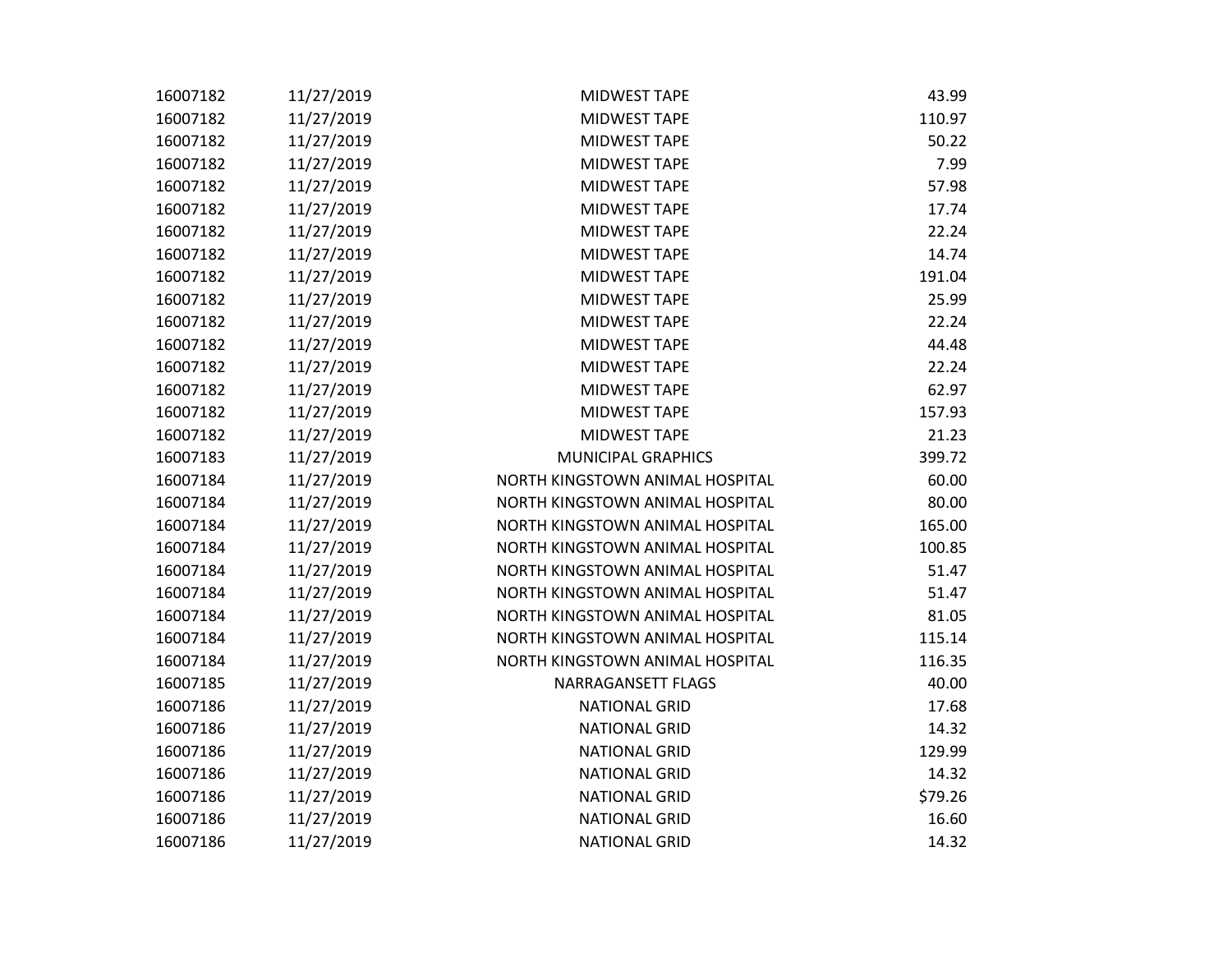| 16007186 | 11/27/2019 | <b>NATIONAL GRID</b> | 183.27  |
|----------|------------|----------------------|---------|
| 16007186 | 11/27/2019 | <b>NATIONAL GRID</b> | 28.90   |
| 16007186 | 11/27/2019 | <b>NATIONAL GRID</b> | 14.74   |
| 16007186 | 11/27/2019 | <b>NATIONAL GRID</b> | 270.88  |
| 16007186 | 11/27/2019 | <b>NATIONAL GRID</b> | 14.83   |
| 16007186 | 11/27/2019 | <b>NATIONAL GRID</b> | 217.32  |
| 16007186 | 11/27/2019 | <b>NATIONAL GRID</b> | 15.10   |
| 16007186 | 11/27/2019 | <b>NATIONAL GRID</b> | 45.70   |
| 16007186 | 11/27/2019 | <b>NATIONAL GRID</b> | 14.32   |
| 16007186 | 11/27/2019 | <b>NATIONAL GRID</b> | 115.84  |
| 16007186 | 11/27/2019 | <b>NATIONAL GRID</b> | 20.25   |
| 16007186 | 11/27/2019 | <b>NATIONAL GRID</b> | 237.24  |
| 16007186 | 11/27/2019 | <b>NATIONAL GRID</b> | 165.60  |
| 16007187 | 11/27/2019 | <b>NATIONAL GRID</b> | 2326.41 |
| 16007187 | 11/27/2019 | <b>NATIONAL GRID</b> | 1180.51 |
| 16007187 | 11/27/2019 | <b>NATIONAL GRID</b> | 380.13  |
| 16007187 | 11/27/2019 | <b>NATIONAL GRID</b> | 2641.01 |
| 16007187 | 11/27/2019 | <b>NATIONAL GRID</b> | 323.48  |
| 16007187 | 11/27/2019 | <b>NATIONAL GRID</b> | 3132.88 |
| 16007187 | 11/27/2019 | <b>NATIONAL GRID</b> | 513.94  |
| 16007187 | 11/27/2019 | <b>NATIONAL GRID</b> | 899.35  |
| 16007187 | 11/27/2019 | <b>NATIONAL GRID</b> | 438.94  |
| 16007187 | 11/27/2019 | <b>NATIONAL GRID</b> | 749.38  |
| 16007187 | 11/27/2019 | <b>NATIONAL GRID</b> | 324.11  |
| 16007187 | 11/27/2019 | <b>NATIONAL GRID</b> | 1007.61 |
| 16007188 | 11/27/2019 | <b>NATIONAL GRID</b> | 14.32   |
| 16007189 | 11/27/2019 | <b>NATIONAL GRID</b> | 17.48   |
| 16007190 | 11/27/2019 | <b>NATIONAL GRID</b> | 17.82   |
| 16007191 | 11/27/2019 | <b>NATIONAL GRID</b> | 17.98   |
| 16007192 | 11/27/2019 | <b>NATIONAL GRID</b> | 20.17   |
| 16007193 | 11/27/2019 | <b>NATIONAL GRID</b> | 20.66   |
| 16007194 | 11/27/2019 | <b>NATIONAL GRID</b> | 24.61   |
| 16007195 | 11/27/2019 | <b>NATIONAL GRID</b> | 26.26   |
| 16007196 | 11/27/2019 | <b>NATIONAL GRID</b> | 26.47   |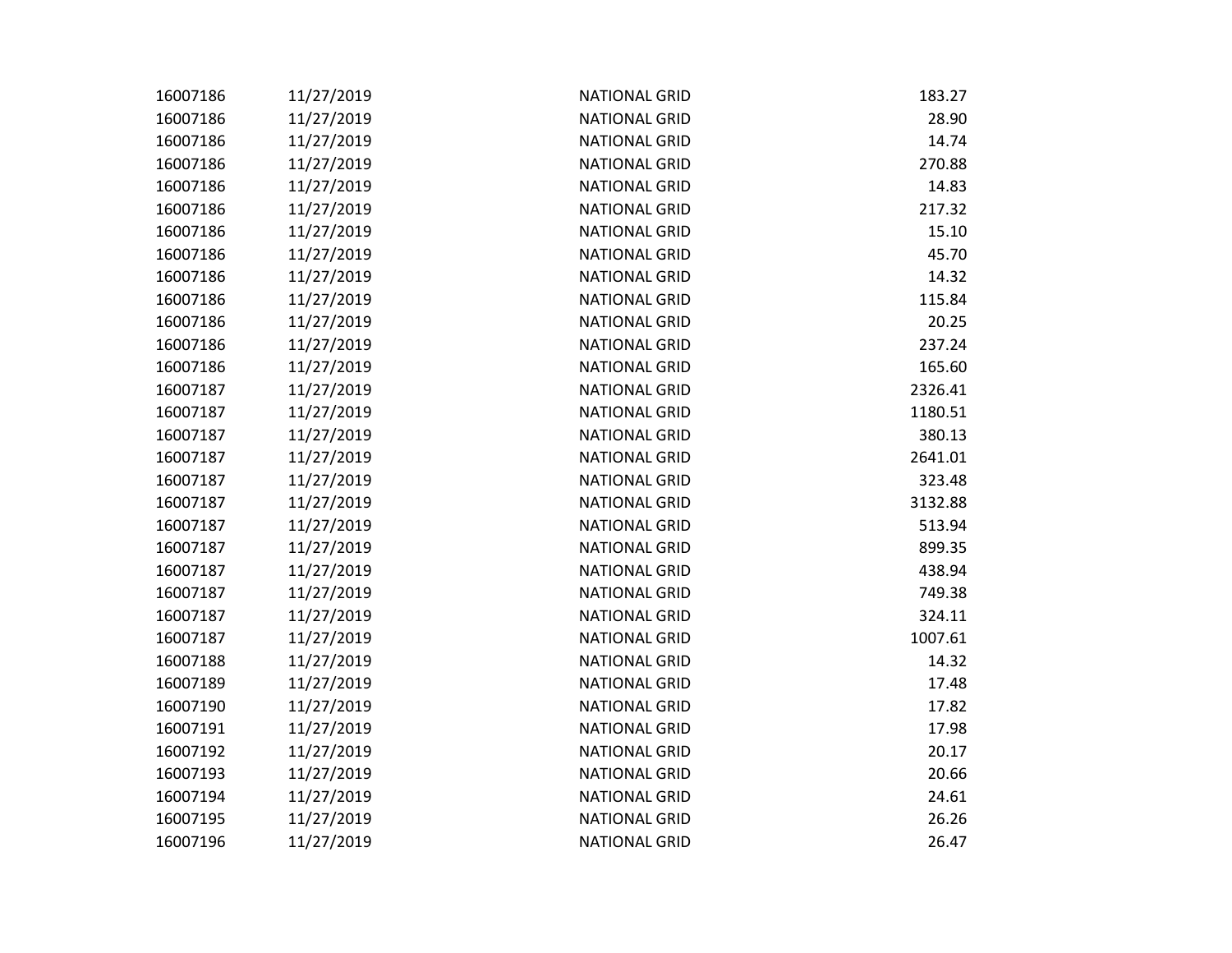| 16007197 | 11/27/2019 | <b>NATIONAL GRID</b> | 26.94   |
|----------|------------|----------------------|---------|
| 16007198 | 11/27/2019 | <b>NATIONAL GRID</b> | 30.19   |
| 16007199 | 11/27/2019 | <b>NATIONAL GRID</b> | 31.38   |
| 16007200 | 11/27/2019 | <b>NATIONAL GRID</b> | 43.93   |
| 16007201 | 11/27/2019 | <b>NATIONAL GRID</b> | 46.09   |
| 16007202 | 11/27/2019 | <b>NATIONAL GRID</b> | 51.72   |
| 16007203 | 11/27/2019 | <b>NATIONAL GRID</b> | 51.82   |
| 16007204 | 11/27/2019 | <b>NATIONAL GRID</b> | 70.35   |
| 16007205 | 11/27/2019 | <b>NATIONAL GRID</b> | 85.36   |
| 16007206 | 11/27/2019 | <b>NATIONAL GRID</b> | 87.26   |
| 16007207 | 11/27/2019 | <b>NATIONAL GRID</b> | 105.99  |
| 16007208 | 11/27/2019 | <b>NATIONAL GRID</b> | 122.15  |
| 16007209 | 11/27/2019 | <b>NATIONAL GRID</b> | 231.23  |
| 16007210 | 11/27/2019 | <b>NATIONAL GRID</b> | 328.72  |
| 16007211 | 11/27/2019 | <b>NATIONAL GRID</b> | 339.38  |
| 16007212 | 11/27/2019 | <b>NATIONAL GRID</b> | 372.51  |
| 16007213 | 11/27/2019 | <b>NATIONAL GRID</b> | 460.52  |
| 16007214 | 11/27/2019 | <b>NATIONAL GRID</b> | 640.67  |
| 16007215 | 11/27/2019 | <b>NATIONAL GRID</b> | 645.86  |
| 16007216 | 11/27/2019 | <b>NATIONAL GRID</b> | 1045.24 |
| 16007217 | 11/27/2019 | <b>NATIONAL GRID</b> | 1279.61 |
| 16007218 | 11/27/2019 | <b>NATIONAL GRID</b> | 1457.12 |
| 16007219 | 11/27/2019 | <b>NATIONAL GRID</b> | 1534.36 |
| 16007220 | 11/27/2019 | <b>NATIONAL GRID</b> | 1989.71 |
| 16007221 | 11/27/2019 | <b>NATIONAL GRID</b> | 155.33  |
| 16007222 | 11/27/2019 | <b>NATIONAL GRID</b> | 471.69  |
| 16007222 | 11/27/2019 | <b>NATIONAL GRID</b> | 174.95  |
| 16007222 | 11/27/2019 | <b>NATIONAL GRID</b> | 70.46   |
| 16007222 | 11/27/2019 | <b>NATIONAL GRID</b> | 171.81  |
| 16007222 | 11/27/2019 | <b>NATIONAL GRID</b> | 32.59   |
| 16007222 | 11/27/2019 | <b>NATIONAL GRID</b> | 99.60   |
| 16007223 | 11/27/2019 | <b>NATIONAL GRID</b> | 32.74   |
| 16007224 | 11/27/2019 | <b>NATIONAL GRID</b> | 32.74   |
| 16007225 | 11/27/2019 | <b>NATIONAL GRID</b> | 33.80   |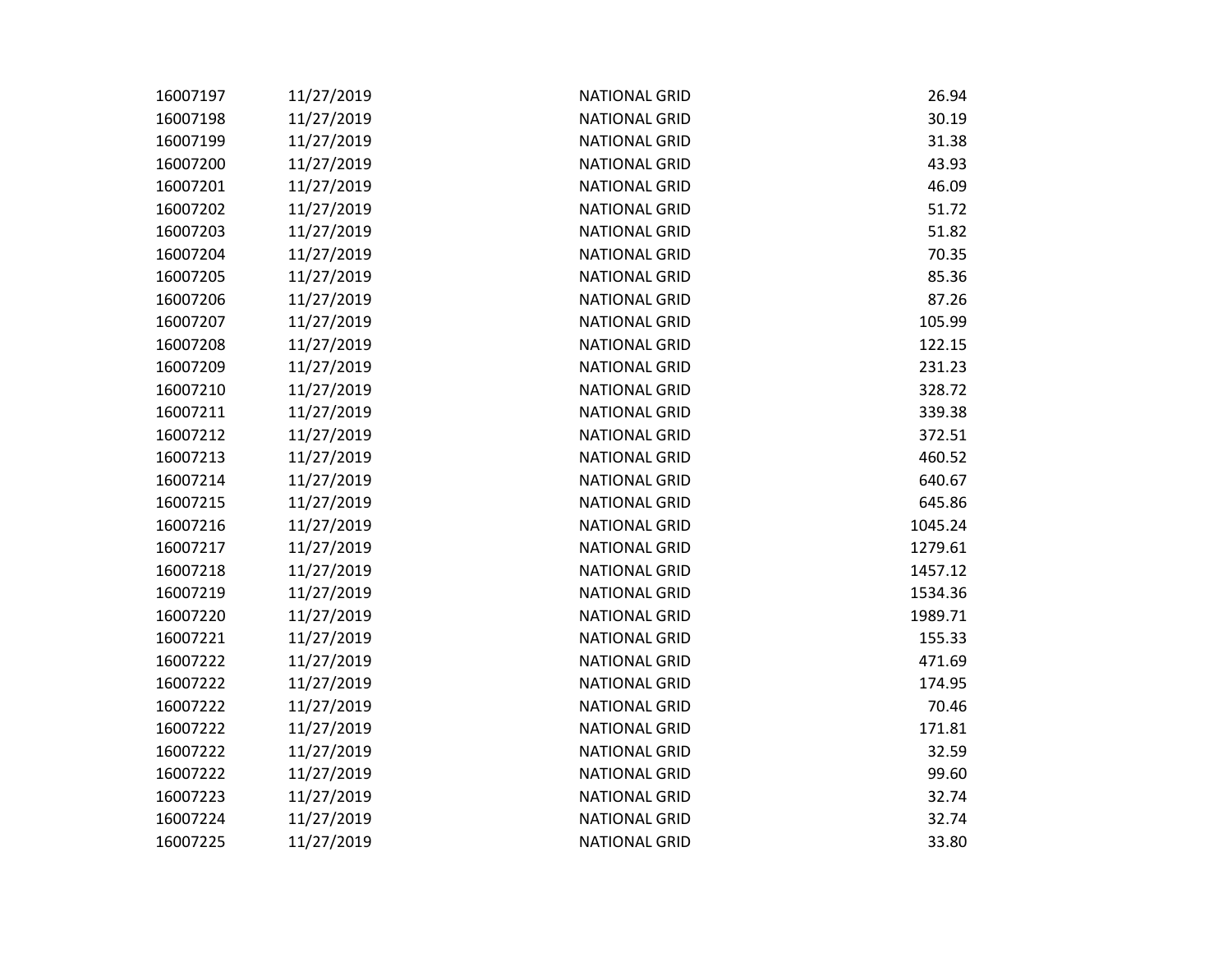| 16007226 | 11/27/2019 | <b>NATIONAL GRID</b>                    | 36.83    |
|----------|------------|-----------------------------------------|----------|
| 16007227 | 11/27/2019 | <b>NATIONAL GRID</b>                    | 108.31   |
| 16007228 | 11/27/2019 | <b>NATIONAL GRID</b>                    | 629.66   |
| 16007229 | 11/27/2019 | <b>NATIONAL GRID</b>                    | 26.60    |
| 16007230 | 11/27/2019 | <b>NATIONAL GRID</b>                    | 114.45   |
| 16007231 | 11/27/2019 | <b>NATIONAL GRID</b>                    | 117.70   |
| 16007232 | 11/27/2019 | <b>NATIONAL GRID</b>                    | 216.70   |
| 16007233 | 11/27/2019 | <b>NATIONAL GRID</b>                    | 265.02   |
| 16007234 | 11/27/2019 | <b>NATIONAL GRID</b>                    | 417.92   |
| 16007235 | 11/27/2019 | <b>NATIONAL GRID</b>                    | 625.65   |
| 16007236 | 11/27/2019 | <b>NATIONAL GRID</b>                    | 1545.88  |
| 16007237 | 11/27/2019 | NATIONAL LAWN SPRINKLERS, INC.          | 2150.00  |
| 16007238 | 11/27/2019 | NORTH KINGSTOWN HIGH COMMUNICTIONS CLUB | 200.00   |
| 16007239 | 11/27/2019 | NORTHEASTERN TREE SERVICE, INC.         | 1100.00  |
| 16007239 | 11/27/2019 | NORTHEASTERN TREE SERVICE, INC.         | 275.00   |
| 16007240 | 11/27/2019 | O'REILLY/FIRST CALL                     | 399.60   |
| 16007240 | 11/27/2019 | O'REILLY/FIRST CALL                     | $-66.00$ |
| 16007240 | 11/27/2019 | O'REILLY/FIRST CALL                     | $-66.00$ |
| 16007240 | 11/27/2019 | O'REILLY/FIRST CALL                     | 11.92    |
| 16007241 | 11/27/2019 | OCEAN STATE SIGNAL CO.                  | 3100.00  |
| 16007242 | 11/27/2019 | <b>LINDA OHSBERG</b>                    | 90.00    |
| 16007243 | 11/27/2019 | <b>KENNETH OWENS</b>                    | 60.00    |
| 16007244 | 11/27/2019 | PACE ANALYTICAL SERVICES, LLC.          | 318.00   |
| 16007245 | 11/27/2019 | PALMER SPRING CO                        | 85.92    |
| 16007246 | 11/27/2019 | PASCALE SERVICE CORP.                   | 80.26    |
| 16007246 | 11/27/2019 | PASCALE SERVICE CORP.                   | 385.41   |
| 16007246 | 11/27/2019 | PASCALE SERVICE CORP.                   | 139.84   |
| 16007247 | 11/27/2019 | PATROL DATA                             | 3285.00  |
| 16007248 | 11/27/2019 | <b>TERESA PEARSON</b>                   | 540.00   |
| 16007249 | 11/27/2019 | PETERSON OIL SERVICE, INC.              | 812.36   |
| 16007249 | 11/27/2019 | PETERSON OIL SERVICE, INC.              | 812.36   |
| 16007249 | 11/27/2019 | PETERSON OIL SERVICE, INC.              | 1296.11  |
| 16007249 | 11/27/2019 | PETERSON OIL SERVICE, INC.              | 2030.89  |
| 16007249 | 11/27/2019 | PETERSON OIL SERVICE, INC.              | 979.17   |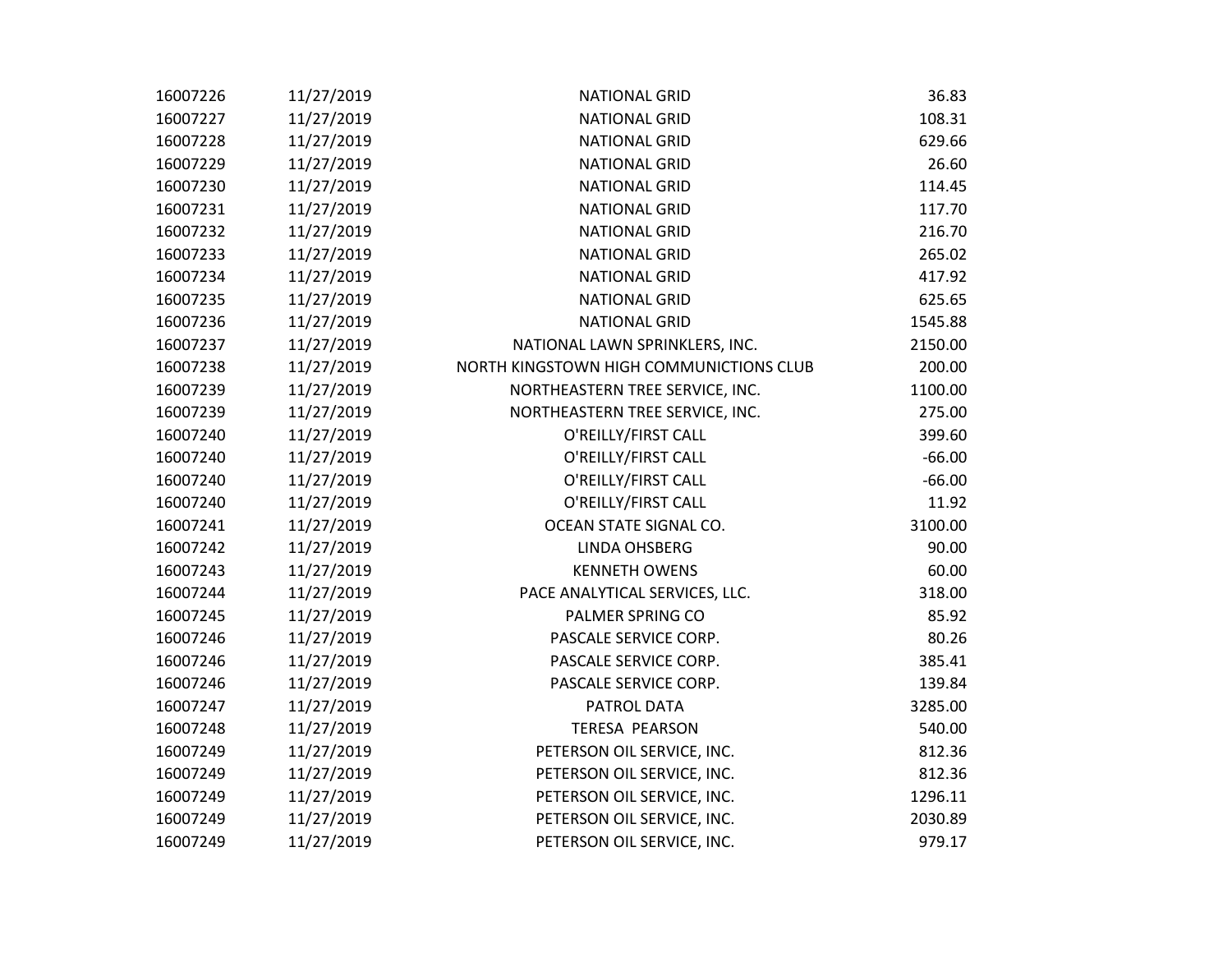| 16007249 | 11/27/2019 | PETERSON OIL SERVICE, INC.          | 1257.75  |
|----------|------------|-------------------------------------|----------|
| 16007249 | 11/27/2019 | PETERSON OIL SERVICE, INC.          | 77.32    |
| 16007249 | 11/27/2019 | PETERSON OIL SERVICE, INC.          | 1861.07  |
| 16007249 | 11/27/2019 | PETERSON OIL SERVICE, INC.          | 268.62   |
| 16007249 | 11/27/2019 | PETERSON OIL SERVICE, INC.          | 75.77    |
| 16007249 | 11/27/2019 | PETERSON OIL SERVICE, INC.          | 224.19   |
| 16007250 | 11/27/2019 | PRECISION BUSINESS FORMS, LTD.      | 85.00    |
| 16007250 | 11/27/2019 | PRECISION BUSINESS FORMS, LTD.      | 398.70   |
| 16007251 | 11/27/2019 | PRINT WORLD                         | 103.00   |
| 16007252 | 11/27/2019 | RAPS AUTO PARTS SUPPLY, INC.        | 21.18    |
| 16007252 | 11/27/2019 | RAPS AUTO PARTS SUPPLY, INC.        | 81.99    |
| 16007252 | 11/27/2019 | RAPS AUTO PARTS SUPPLY, INC.        | 31.98    |
| 16007252 | 11/27/2019 | RAPS AUTO PARTS SUPPLY, INC.        | 81.99    |
| 16007252 | 11/27/2019 | RAPS AUTO PARTS SUPPLY, INC.        | 236.29   |
| 16007253 | 11/27/2019 | RAY-JURGEN CO, LLC                  | 320.00   |
| 16007254 | 11/27/2019 | <b>READY REFRESH BY NESTLE</b>      | 176.68   |
| 16007255 | 11/27/2019 | RHODE ISLAND PUBLIC EMPLOYEES       | 22286.70 |
| 16007255 | 11/27/2019 | RHODE ISLAND PUBLIC EMPLOYEES'      | 22800.10 |
| 16007256 | 11/27/2019 | RHODE ISLAND TRAFFIC TRIBUNAL       | 6534.07  |
| 16007257 | 11/27/2019 | RHODE ISLAND TRUCK CENTER           | 260.47   |
| 16007258 | 11/27/2019 | RI INTERLOCAL RISK MANAGEMENT TRUST | 6447.46  |
| 16007259 | 11/27/2019 | <b>RIAAO</b>                        | 25.00    |
| 16007260 | 11/27/2019 | <b>RIAFC</b>                        | 500.00   |
| 16007261 | 11/27/2019 | <b>RIWWA</b>                        | 50.00    |
| 16007262 | 11/27/2019 | <b>SAFETY NATION</b>                | 194.08   |
| 16007263 | 11/27/2019 | SAFETY PROGRAM CONSULTANTS, INC     | 1092.00  |
| 16007264 | 11/27/2019 | SALK'S HARDWARE & MARINE INC.       | 6.00     |
| 16007264 | 11/27/2019 | SALK'S HARDWARE & MARINE INC.       | 30.21    |
| 16007264 | 11/27/2019 | SALK'S HARDWARE & MARINE INC.       | 25.98    |
| 16007264 | 11/27/2019 | SALK'S HARDWARE & MARINE INC.       | 1.99     |
| 16007265 | 11/27/2019 | <b>SECURITY PRO USA</b>             | 909.98   |
| 16007266 | 11/27/2019 | SHIPMAN'S FIRE EQUIPMENT CO INC     | 4036.92  |
| 16007267 | 11/27/2019 | SQUADLOCKER                         | 6649.00  |
| 16007268 | 11/27/2019 | <b>STROBES N MORE</b>               | 249.98   |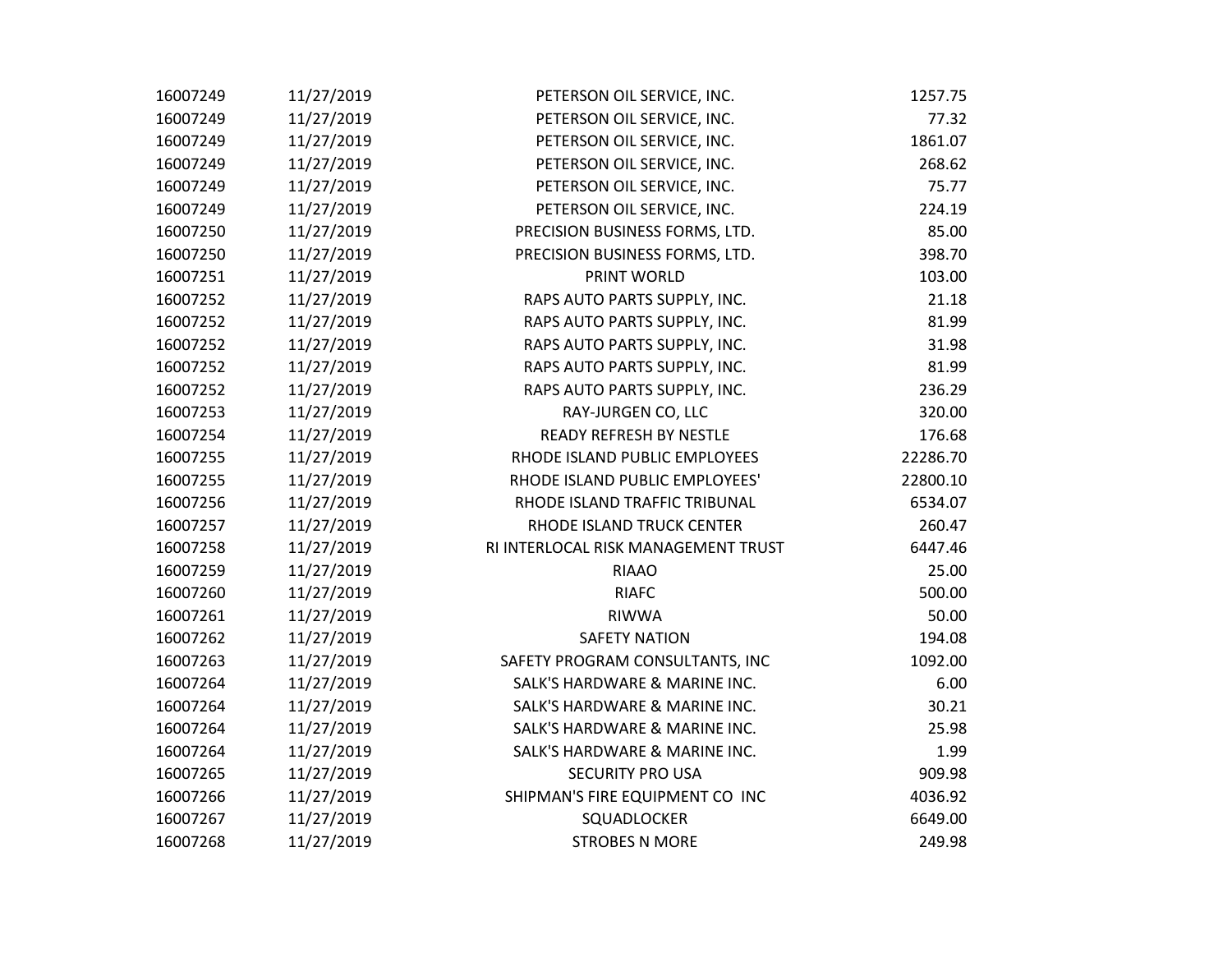| 16007268 | 11/27/2019 | <b>STROBES N MORE</b>                      | 489.86     |
|----------|------------|--------------------------------------------|------------|
| 16007268 | 11/27/2019 | <b>STROBES N MORE</b>                      | 108.99     |
| 16007269 | 11/27/2019 | T MIOZZI INC                               | 71.50      |
| 16007270 | 11/27/2019 | <b>TARGET SOLUTIONS LEARNING</b>           | 2361.50    |
| 16007271 | 11/27/2019 | <b>TAYLOR RENTAL</b>                       | 155.00     |
| 16007271 | 11/27/2019 | <b>TAYLOR RENTAL</b>                       | 28.00      |
| 16007271 | 11/27/2019 | <b>TAYLOR RENTAL</b>                       | 14.00      |
| 16007272 | 11/27/2019 | MICHAEL L. TAYLOR                          | 54.52      |
| 16007273 | 11/27/2019 | <b>CHRISTIAN TIEXIER</b>                   | 400.00     |
| 16007274 | 11/27/2019 | TYLER TECHNOLOGIES, INC.                   | 1000.00    |
| 16007275 | 11/27/2019 | UNIVAR USA INC.                            | 2790.64    |
| 16007276 | 11/27/2019 | <b>VERIZON WIRELESS MESSAGING SERVICES</b> | 1268.30    |
| 16007277 | 11/27/2019 | <b>KELLY VIENS</b>                         | 120.00     |
| 16007278 | 11/27/2019 | W. B. MASON CO., INC.                      | 107.99     |
| 16007278 | 11/27/2019 | W. B. MASON CO., INC.                      | 31.22      |
| 16007278 | 11/27/2019 | W. B. MASON CO., INC.                      | 94.02      |
| 16007278 | 11/27/2019 | W. B. MASON CO., INC.                      | 30.83      |
| 16007278 | 11/27/2019 | W. B. MASON CO., INC.                      | 38.52      |
| 16007278 | 11/27/2019 | W. B. MASON CO., INC.                      | 38.99      |
| 16007278 | 11/27/2019 | W. B. MASON CO., INC.                      | 1879.67    |
| 16007278 | 11/27/2019 | W. B. MASON CO., INC.                      | 180.93     |
| 16007278 | 11/27/2019 | W. B. MASON CO., INC.                      | 33.68      |
| 16007278 | 11/27/2019 | W. B. MASON CO., INC.                      | 7.08       |
| 16007278 | 11/27/2019 | W. B. MASON CO., INC.                      | 0.65       |
| 16007278 | 11/27/2019 | W. B. MASON CO., INC.                      | 21.91      |
| 16007278 | 11/27/2019 | W. B. MASON CO., INC.                      | 13.37      |
| 16007278 | 11/27/2019 | W. B. MASON CO., INC.                      | 4.53       |
| 16007278 | 11/27/2019 | W. B. MASON CO., INC.                      | 18.02      |
| 16007278 | 11/27/2019 | W. B. MASON CO., INC.                      | 112.72 ### |
| 16007279 | 11/27/2019 | <b>WELLS FARGO FINANCIAL</b>               | 212.93 ### |
| 16007280 | 11/27/2019 | <b>WICKFORD LUMBER</b>                     | 22.99 ###  |
| 16007280 | 11/27/2019 | <b>WICKFORD LUMBER</b>                     | 21.99 ###  |
| 16007281 | 11/27/2019 | WIDE WORLD OF INDOOR SPORTS                | 235.00 ### |
| 16007282 | 11/27/2019 | <b>HOPE YOUNG</b>                          | 29.70 ###  |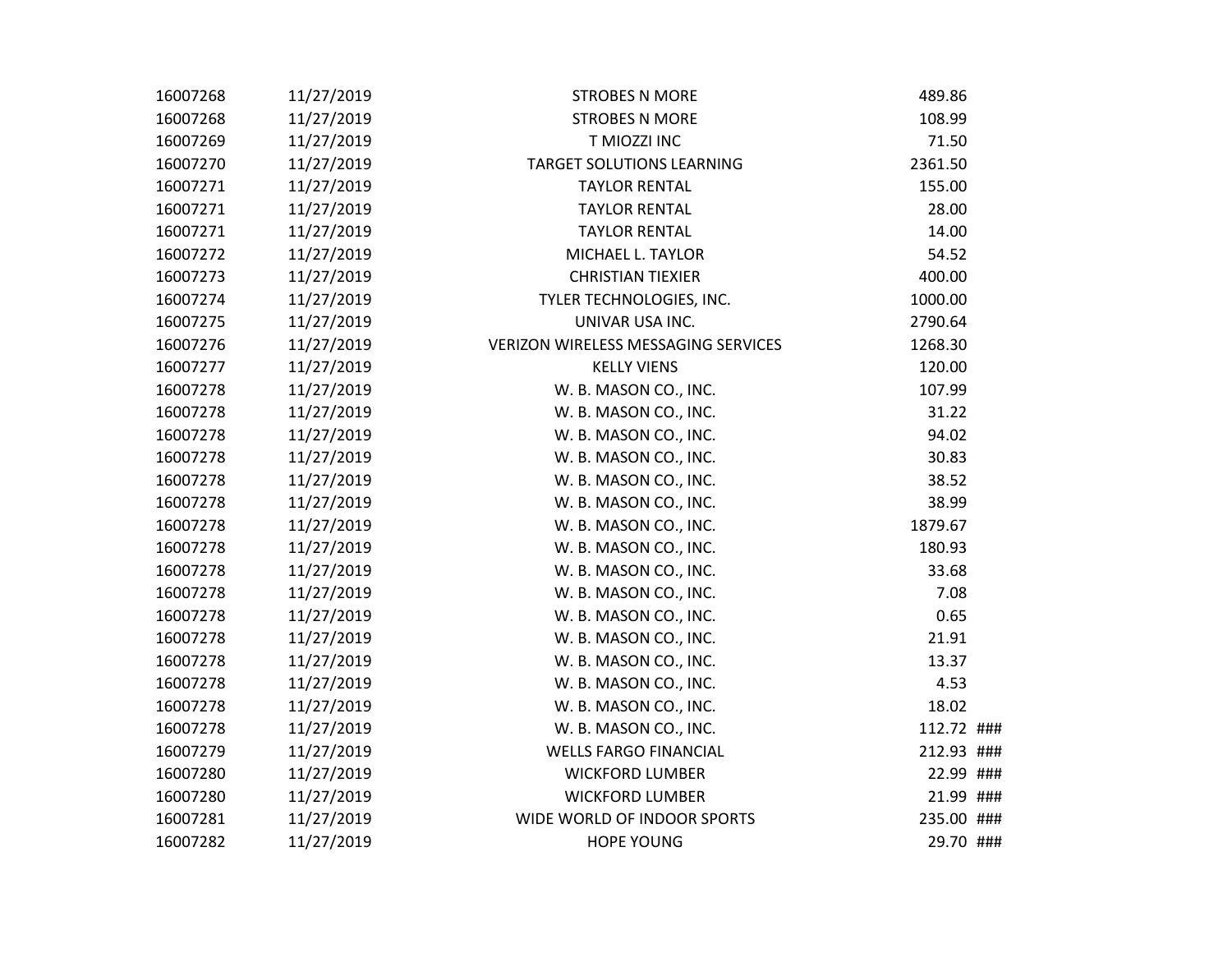11/27/2019 199.00 ###